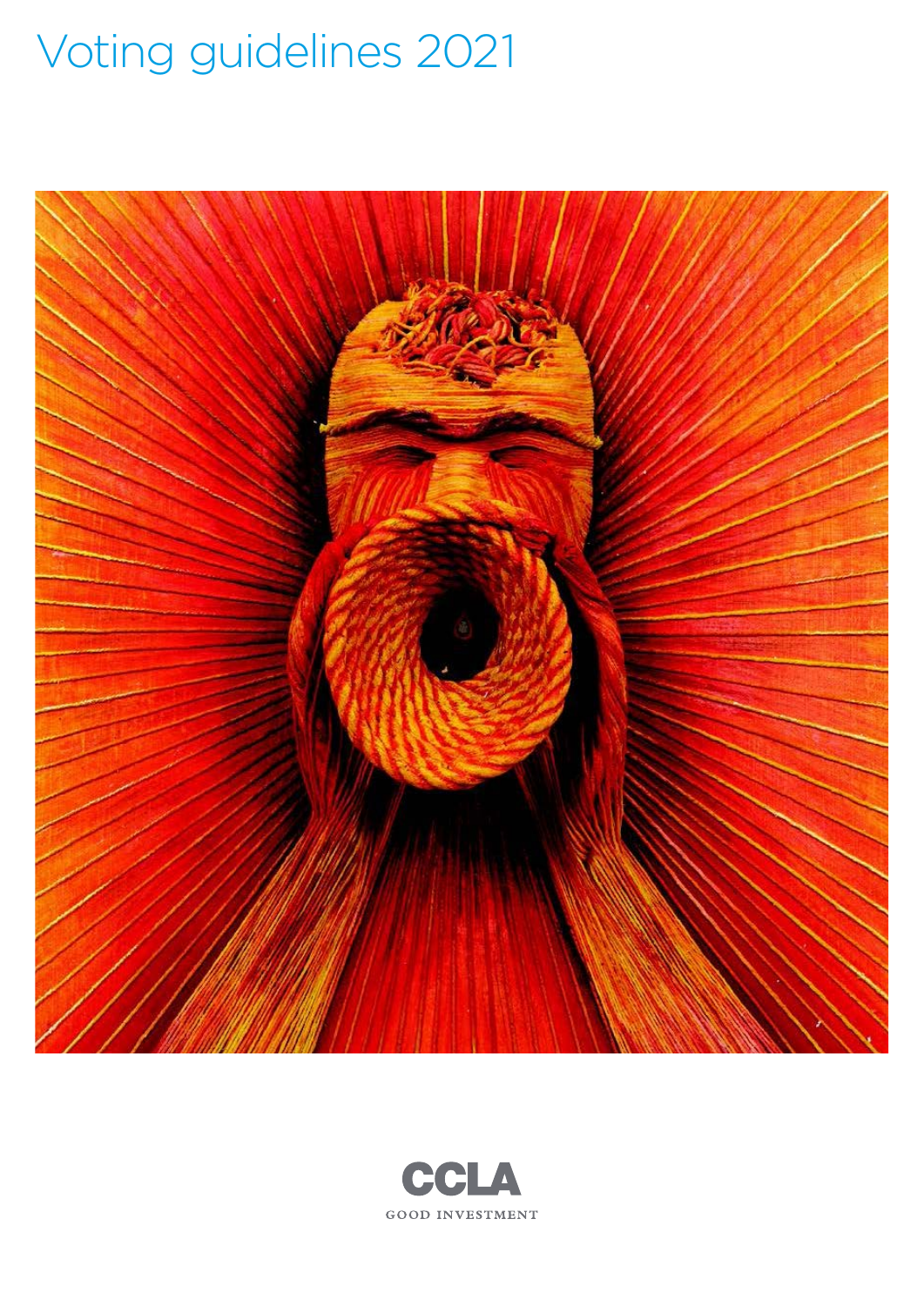We believe that investment markets. and the returns delivered by them, can only be as healthy as the communities and environment that support them.

To generate 'healthy' long-term returns for our clients, we must push for progress at the companies in which we invest.

Voting is one tool in the armoury and when used well, it can be a powerful driver of change.

Peter Hugh Smith Chief Executive

### CCLA supports Koestler Arts

Koestler Arts is the UK's leading arts charity. It is nationally respected for its ground-breaking work using the arts as a catalyst for positive change in the lives of people within the criminal justice system and in the public's perception of their potential.

Cover image courtesy of Koestler Arts. *AAAAARGH!!*, Bolton Probation Office, Phillip King Bronze Award for Sculpture.

**[koestlerarts.org.uk](http://www.koestlerarts.org.uk)**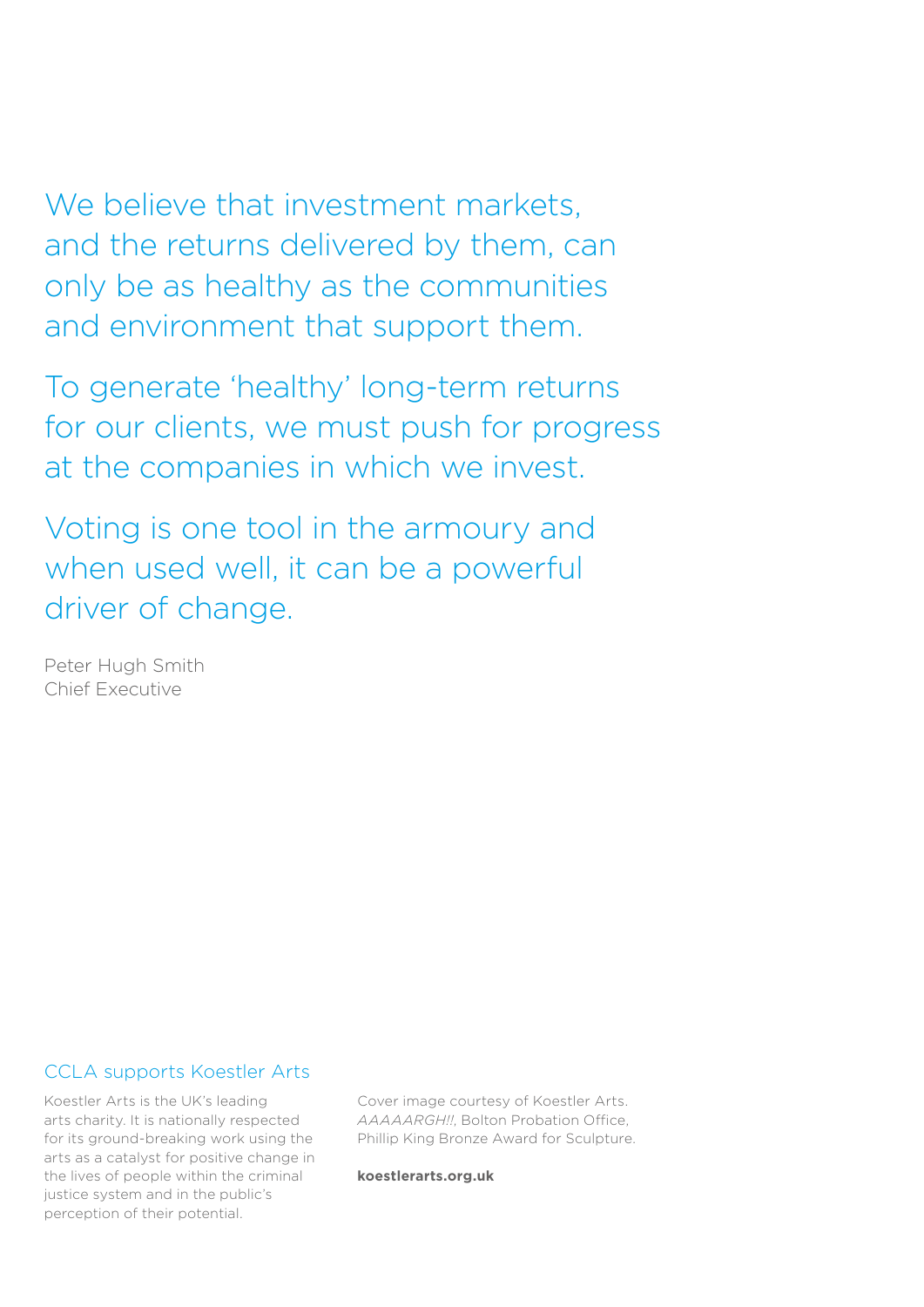## **Contents**

#### **[Introduction](#page-3-0) 2**

| $\overline{2}$ |
|----------------|
| 3              |
| 4              |
| 6              |
| 7              |
|                |
| 7              |
| 7              |
| 7              |
| 8              |
| 8              |
| 8              |
| 9              |
| 9              |
| 10             |
|                |
| 10             |
| 11             |
| 11             |
| 12             |
| 13             |
| 13             |
| 14             |
| 14             |
| 16             |
| 16             |
|                |

| 2      | <b>Climate change</b>          | 17 |
|--------|--------------------------------|----|
| 2      | Reporting climate risk         | 17 |
| 3      | Accounting for climate risk    | 17 |
| 4      | Implementing climate change    |    |
|        | commitments                    | 17 |
| 5<br>7 | Say on Climate                 | 18 |
| 7      | <b>Shareholder resolutions</b> | 19 |
| 7      | General principles             | 19 |
| 7      | Trade association membership   | 19 |
| B      | <b>Operational resolutions</b> | 20 |
| B      | Annual report and accounts     | 20 |
| B      | Political donations            | 20 |
| 9      | Dividends                      | 20 |
| 9      | Auditor appointment            | 21 |
| Ć      | Resolutions affecting          |    |
|        | shareholder rights             | 22 |
| C      | New or amended articles        |    |
| 1      | of association                 | 22 |
| 1      | Corporate actions              | 22 |
| 2      | Share repurchases              | 23 |
| 3      | Cancellation of                |    |
| 3      | listing/re-incorporation       | 23 |
|        |                                |    |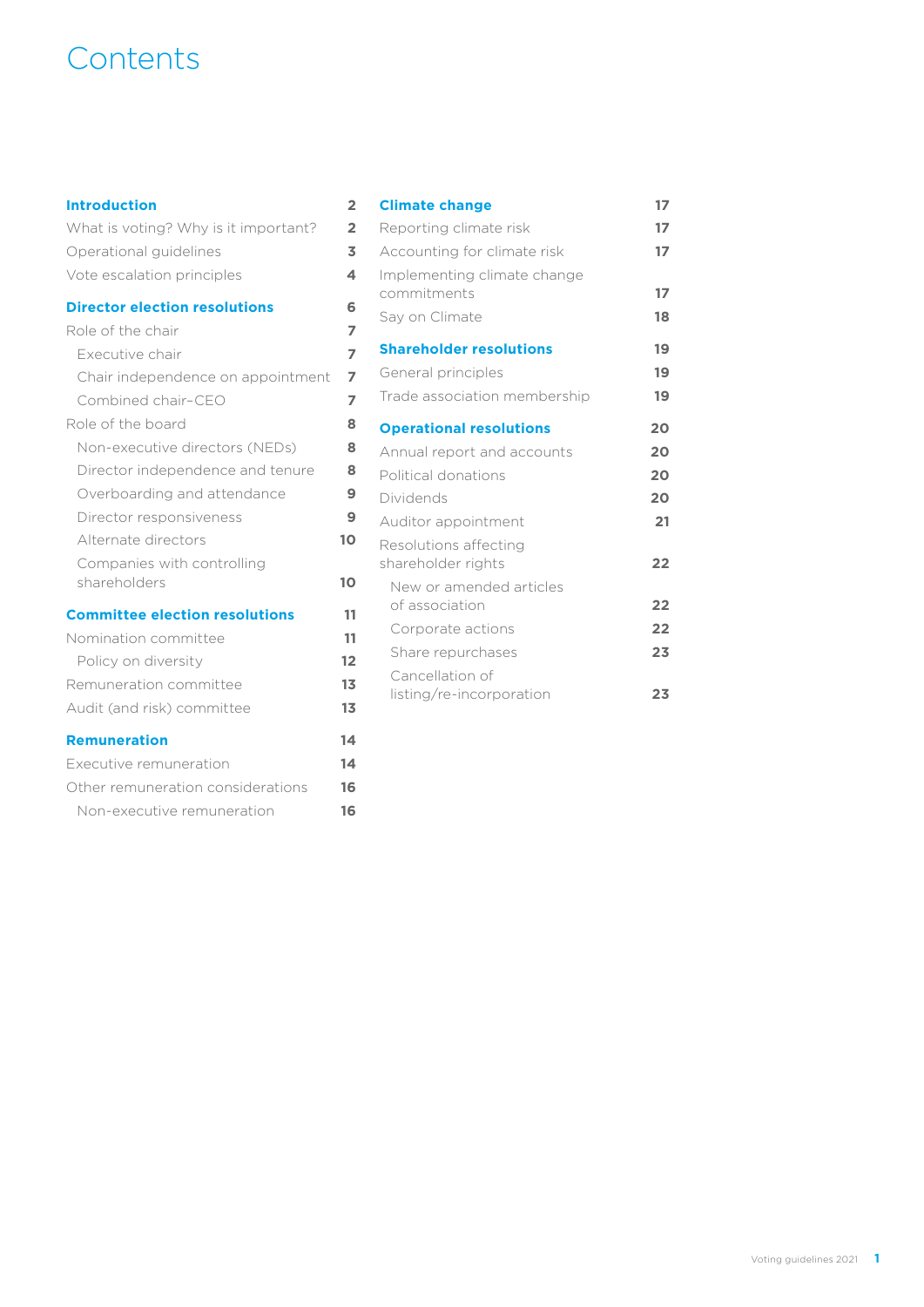## <span id="page-3-0"></span>Introduction

### What is voting? Why is it important?

CCLA invests money on behalf of 33,000 non-profit organisations, representing a wide range of missions. We acknowledge that we are the stewards, not the owners, of the assets that we invest, and take our stewardship responsibilities seriously. We believe that it is in our clients' best interests to vote on all company resolutions, both domestic and overseas, and aim to do so whenever possible.<sup>1</sup>

Corporate governance is the system by which companies are directed and controlled. A board of directors is responsible for the governance of a company. The role of shareholders is to appoint the directors and auditors to satisfy themselves that an appropriate governance structure is in place.

When we vote, we seek to promote exemplary corporate governance and to reflect the underlying values of our client base. The principles and application outlined in this document have been developed following extensive consultation with our clients and are informed by relevant guidelines and codes for the markets in which we invest. In the UK, these include the Financial Reporting Council's UK Corporate Governance Code, the UK Stewardship Code, guidelines provided by the Investment Association, and the Pensions and Lifetime Savings

Association's Corporate Governance Policy and Voting Guidelines. For overseas markets, they are informed by other applicable guidelines, including the International Corporate Governance Network's Global Governance Principles, the OECD Principles of Corporate Governance, the Global Stewardship Principles, and the EU Directive on Shareholders' Rights. We adopt a clear conflicts of interest policy, detailed in our response to the UK Stewardship [Code Principles](https://www.ccla.co.uk/sites/default/files/Stewardship%20Code%20Response.pdf).

We endeavour to vote on shareholder resolutions in accordance with the principles and guidelines outlined in this document. Our approach to voting is applied to all portfolios under our management, although clients with discretionary mandates can select alternate voting policies.

These guidelines apply to all companies, other than those designated as Investment Trusts, which are subject to separate guidelines. Unless stated, they also apply to all markets. We do, however, apply discretion where an issue is considered developing in a certain market.

Portfolio managers are responsible for any resolutions not covered by these guidelines. Such decisions are

<sup>1</sup> In certain circumstances, for example in markets that adopt the practice of share blocking (banning the sale of shares from the date that the vote is filed until the shareholder meeting), or where power of attorney requirements result in prohibitively expensive associated costs, it may be impractical to vote. In such instances, we may choose not to do so.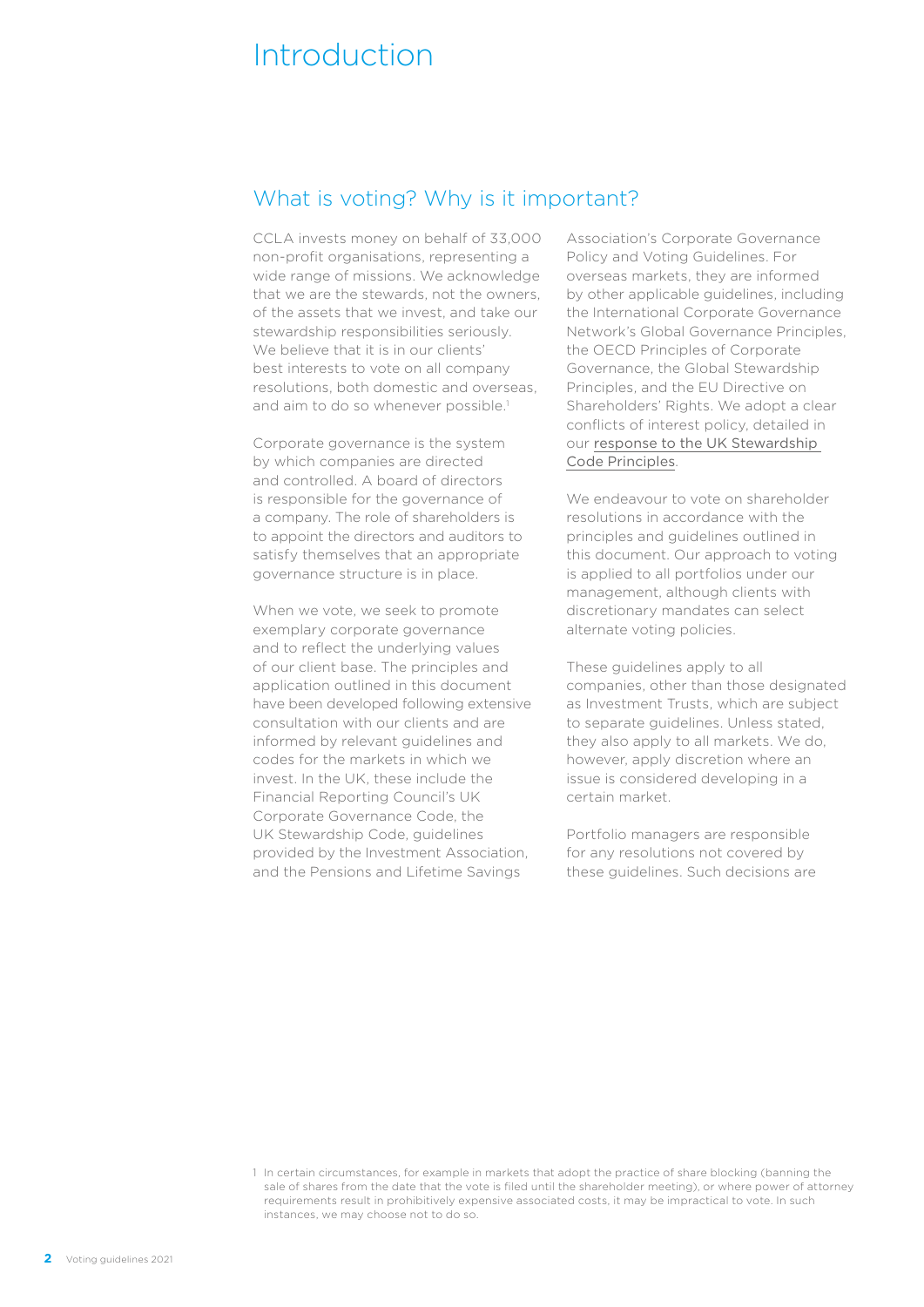<span id="page-4-0"></span>subject to internal control procedures and require the approval of the leading portfolio manager and the Head of Ethical and Responsible Investing. All votes are recorded and stored for a minimum of five years and subject to internal audit and external verification.

Our full voting record is published quarterly on our website. A high-level summary of voting activity is included in our clients' quarterly reports and in our Quarterly Bulletin, which is available on our website.

Our guidelines are reviewed annually and administered by proxy voting provider, ISS, who works to a bespoke template. Our template is not based solely on governance matters but incorporates both our position on environmental, social and governance (ESG) issues, and our main engagement themes. This ensures consistency across all of our stewardship activity.

Every vote is assessed and verified internally. We retain the right to override our template guidelines where, for example, a company has provided additional information directly to us, or where we are undergoing a multi-year engagement programme. This provides an important qualitative overlay to our voting position.

All changes to these guidelines are subject to approval by the Head of Ethical and Responsible Investing.

## Operational guidelines

**Provider policy development:** we participate in ISS's annual policy review by completing its annual survey and participating in the accompanying policy roundtable.

**External quality control:** we meet with ISS formally twice a year to discuss service quality and staffing changes within the ISS custom team, which is responsible for applying our policy and highlighting any potential conflicts. Separate meetings are arranged to discuss policy developments.

**Internal quality control: CCLA** retains full control over its voting

rights and to that end, does not participate in stock lending. In addition to the manual review of all votes, various alerts are set up on the ISS system to notify us of any new ballots inserted, votes due within five days of a vote deadline and rejected ballots, all of which will prompt additional action.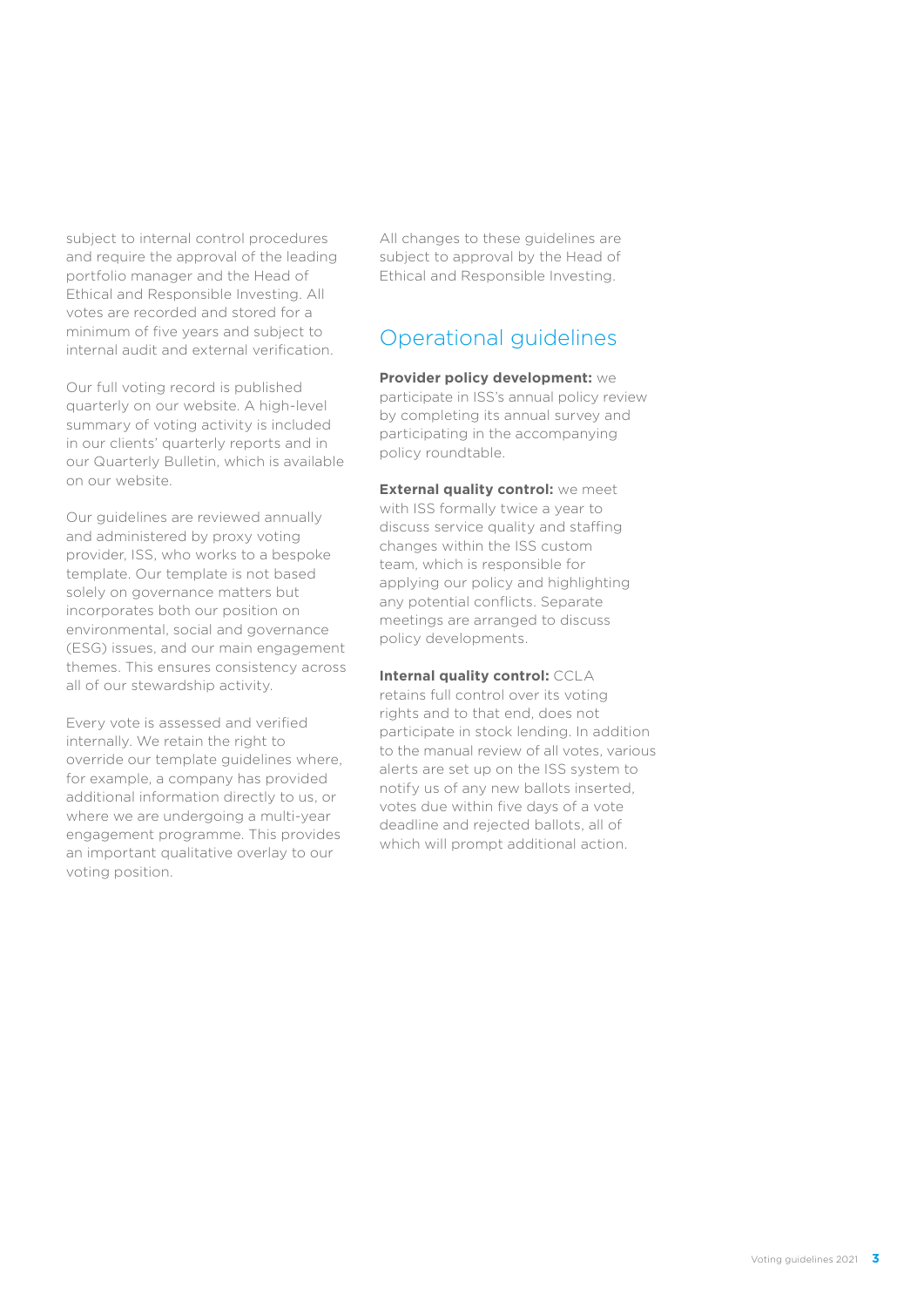### <span id="page-5-0"></span>Vote escalation principles

Issuers of equity – and the investors buying those equities – should recognise constructive engagement as both a right and responsibility. The right to vote on company resolutions is a key tool for investors and they should feel dutybound to use it.

At CCLA, we believe that investment markets, and the returns delivered by the assets traded on them, can only be as healthy as the communities and environment that support them. To generate 'healthy' long-term returns for our clients, we must push for progress at the companies in which we invest.

Voting is one tool in the armoury and when used well can be a powerful driver of change. To maximise our positive impact, we follow the following escalation principles.

We vote as a house and seek to exercise our clients' voting rights at all investee companies, irrespective of their country of listing.

Our voting position is applied to all portfolios under our management. Clients with discretionary mandates, or those in segregated accounts, can select alternate voting policies, though this is rarely done; we did not receive any client requests to vote alternately in 2020.

We write to all companies, prior to a meeting, to explain our voting position.

This includes resolutions where our vote may not be counted (for example, where we do not hold a power of attorney, or where we hold non-voting shares). Why? Because in our experience anonymous, unsubstantiated voting has little effect. We place particular emphasis on resolutions where we plan to abstain or vote against management, and always provide companies with a written explanation of our reasons for doing so. Where we have a significant holding. we follow through with the registrars to ensure that our votes have been correctly processed.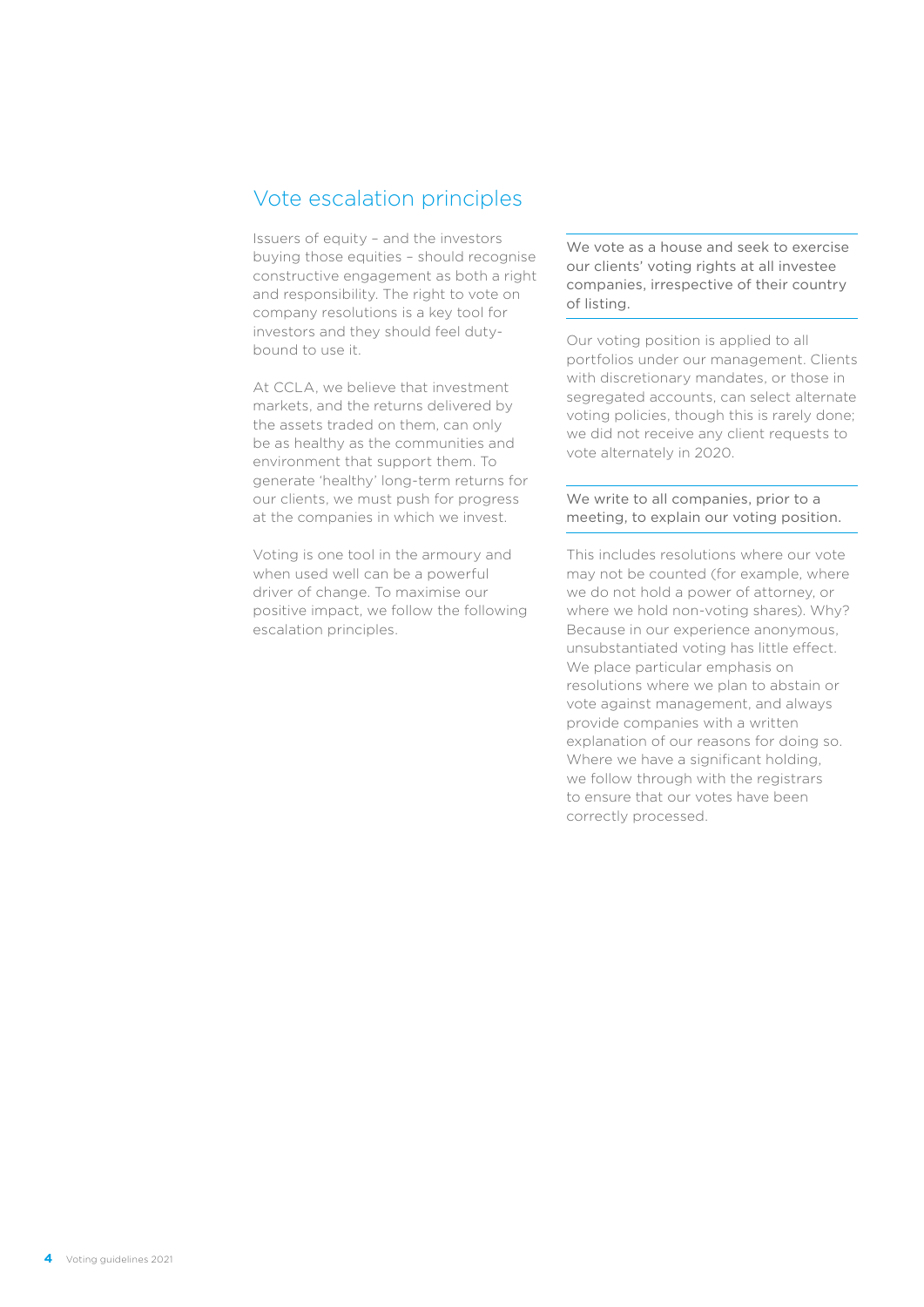#### We use our voting position to complement our wider stewardship work.

We seek to engage with every equity holding at least once a year. We introduce targeted engagement plans where we have concerns about a company's strategy, capital structure, governance, or any unaddressed environmental or social risks. Our voting position supports our wider engagement work. For example, we will not vote to approve a company's annual report and accounts where we have concerns over its approach to modern slavery. Elsewhere, we are generally supportive of proposals that require additional information from a company on the business risks posed by climate change.

#### We hold responsible parties to account for areas within their control; and not for areas that they cannot control.

For example, voting against the reelection of an auditor where we have concerns about its independence penalises the wrong party. The audit committee chair is ultimately responsible for selecting an auditor and should be held to account. This is reflected in our voting position.

#### Where progress is found wanting, we are not afraid to escalate.

Where we identify a concern, for example, inappropriate executive remuneration, we will first vote against the remuneration policy (or report), stating our rationale in writing to the company secretary. If the problem is not addressed, we escalate our concern by voting against the chair of the remuneration committee. Where we have multiple concerns or an egregious issue persists, we will vote, in addition, against the entire remuneration committee (in extreme cases, we will do so in year one).

#### We expect directors to respond to shareholders.

Company directors are accountable to shareholders and have a duty to respond to them. We vote against a director's re-election where we have had an unsatisfactory outcome to sustained engagement and voting activity.

#### We will divest where a company fails to change.

Voting is one part of our engagement programme. Should a company fail to make progress on an area of concern over several years, despite persistent targeted engagement dialogue and repeated dissenting votes, we will consider removing our ownership of a company by selling its shares.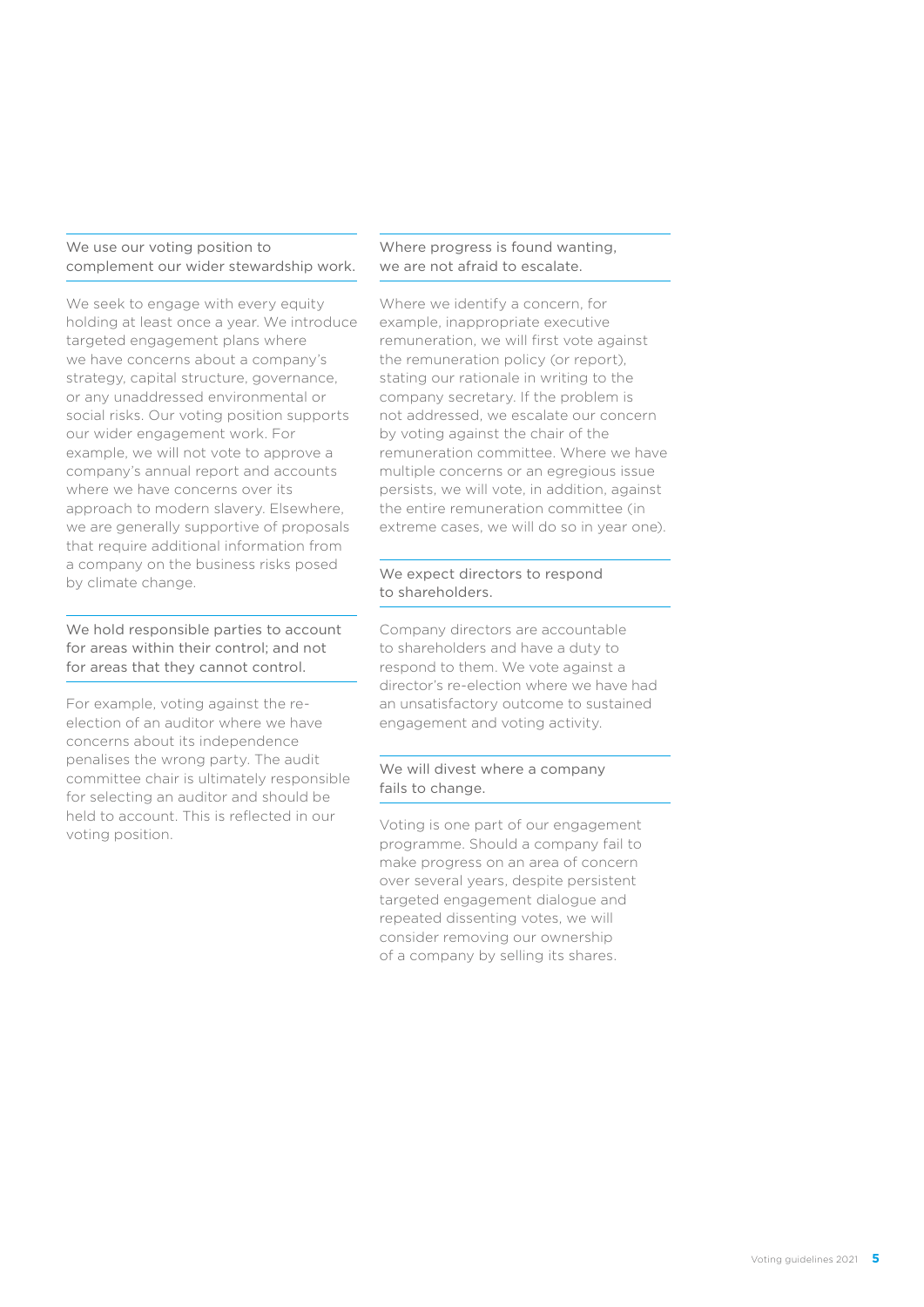## <span id="page-7-0"></span>Director election resolutions

Every public company should be headed by an effective board, which can both lead and control the business in nurturing its long-term success. The corporate governance framework should underpin the board's accountability to its members and its wider stakeholder community. Company board structure varies between jurisdiction and market, although it is typically comprised of a combination of:

- **An independent chair** who oversees meetings and ensures a suitable balance of power between executive and non-executive directors.
- **Executive directors**, with intimate knowledge of the business and responsibility for its day-to-day management.
- **Non-executive directors**, who bring a broader view to the company's activities. Because they are independent of executive responsibility, they have two important roles. The first is to review the performance of the board and executives. The second is to provide a creative and informed contribution and to act as a constructive critic in examining the objectives and plans of the executive team.

Shareholders are responsible for electing board members (directors and the chair) and it is in their interests to see that the boards of their companies are properly constituted. Board composition should be guided by three principles:

- 1. The roles of chair and chief executive officer (CEO) should generally be held by separate individuals. If one person fills both roles, the board's ability to exercise judgment independent of management is diminished.
- 2. The board should have an appropriate level of independence from:
	- a. A company's management team. Its ability to be objective and challenging is considered more credible where independent non-executive directors hold the majority of seats on a company's board.
	- b. Any controlling shareholders. In the UK, a controlling shareholder is defined as shareholder – or group of shareholders acting in concert – with control of 30% or more of issued voting share capital. We apply this definition globally. See 'Companies with controlling shareholders' [\(see page 10\).](#page-11-1)
- 3. Board members should have a clean track record, with proven competence, appropriate expertise, and should stand for re-election annually. They should also have the time and energy to be able to discharge their responsibilities effectively.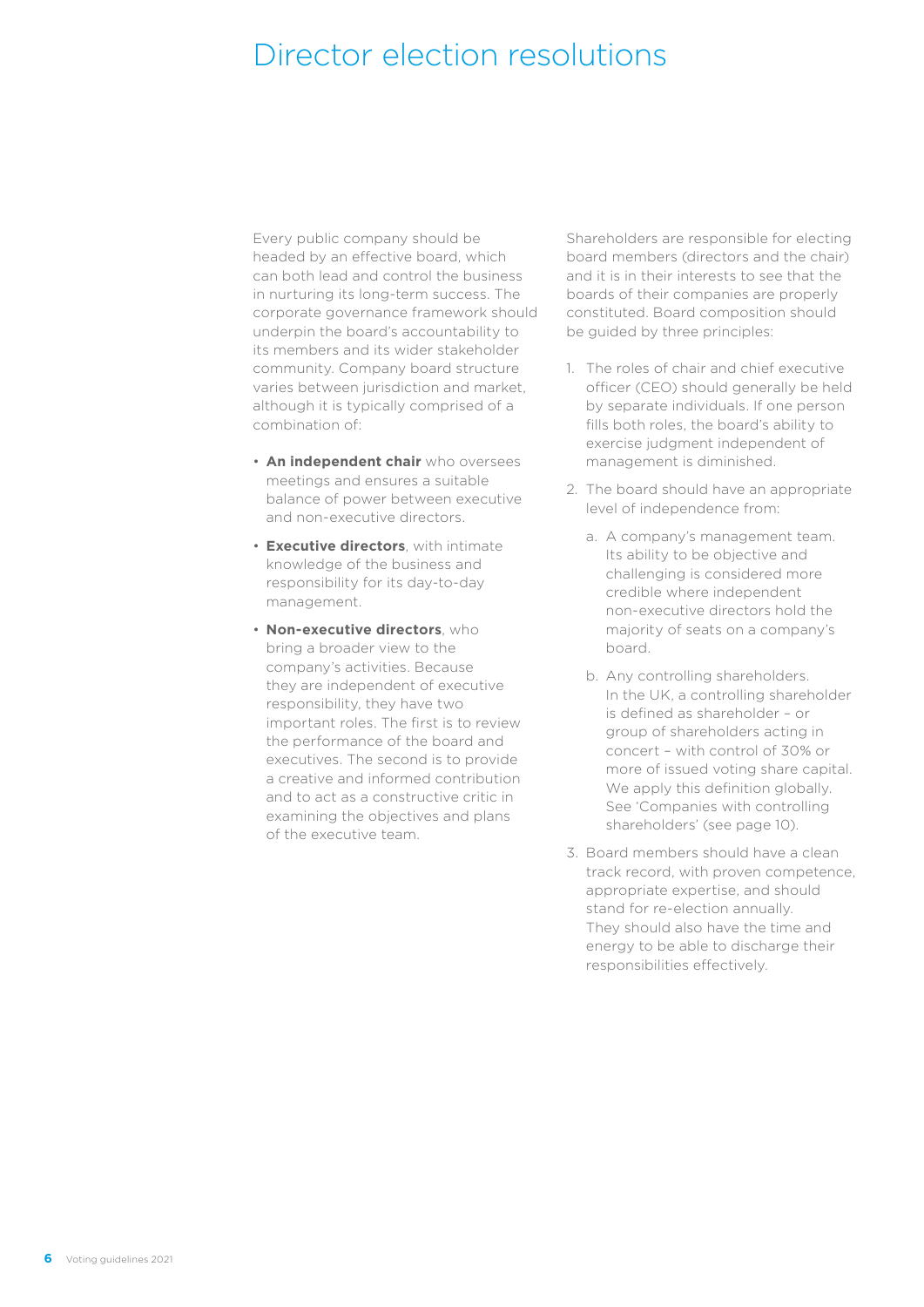## <span id="page-8-0"></span>Role of the chair

The primary role of a chair is to ensure that the board is effective in setting and implementing the company's direction and strategy. The chair is influential in determining the composition and structure of the board, including regular reviews of its size, the balance of power between executive and nonexecutive directors, and the spread of age, experience and personality. The chair should also be at the forefront of leading CEO succession planning and nomination discussions.

Given the influence and sway that a chair's role encompasses, it is important that he or she is fully independent of involvement in day-to-day leadership and decision-making (the domain of the CEO and executive directors).

#### **Executive chair**

The role of executive chair implies involvement in day-to-day in decisionmaking, which should be the domain of the CEO.

#### **VOTING GUIDELINE**

- **•** We vote AGAINST the election or re-election of the chair where they serve in an executive position. Unless:
	- − the company adopts a two-tier board structure
	- − the appointment is being made on an interim basis
	- − there are other mitigating factors.

#### **Chair independence on appointment**

The chair of a company should be independent from management upon his/her appointment.

#### **VOTING GUIDELINE**

**•** We withhold support for a chair's appointment where we have concerns about the individual's independence from management.

#### **Combined chair–CEO**

Where the roles of chair and CEO are carried out by one person, it represents a considerable concentration of power. The board's ability to exercise judgment independently of management is also weakened.

The chair should lead the board and there should be a clear division of responsibilities between the chair and the CEO. Separating the two roles ensures a balance of power and authority, such that no one individual has unconstrained decision-making powers.

#### **VOTING GUIDELINE**

**•** We vote AGAINST the re-election of the chair–CEO where there is no intent to separate the combined roles of chair and CEO (unless there are mitigating circumstances).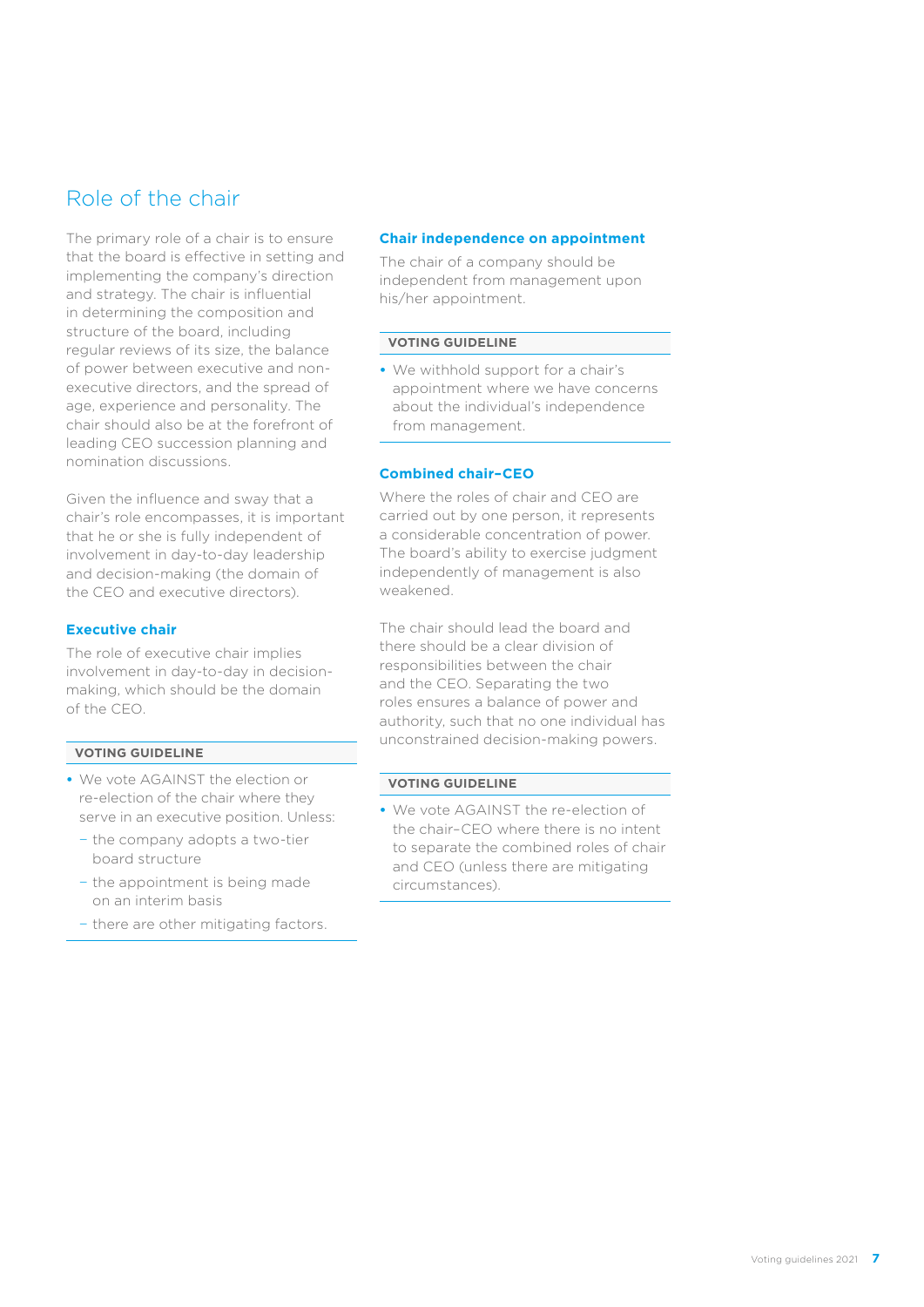## <span id="page-9-0"></span>Role of the board

A board of directors is a group of individuals elected to represent shareholders. Responsibilities of the board include setting the company's strategic aims, providing the leadership to put them into effect, supervising the management of the business and reporting to shareholders on their stewardship.

Boards of directors are accountable to their shareholders, and both have a part to play in making the accountability effective. Directors should do so through the quality of the information that they provide to shareholders; shareholders through their willingness to exercise the responsibilities afforded to them as the ultimate owners of the company.

The size of a company's board – as well as the frequency of board meetings – should be proportional to the size and complexity of the business that they oversee.

#### **Non-executive directors (NEDs)**

The 1992 Cadbury Report<sup>2</sup> initiated a debate about the main functions and responsibilities of non-executive directors. Today, it is widely accepted that NEDs have an important contribution to make to the successful running of companies and, indirectly, to the wider economy.

Since NEDs are usually free of management duties, they can have a clearer view of external forces affecting a company and its business environment, particularly when compared to their executive counterparts.

The purpose of a non-executive director is to provide an objective and impartial view of a company's activities, independent of its day-today management. The role is to bring an informed and balanced view of the objectives devised by the CEO and executive team – and to monitor progress towards them.

#### **Director independence and tenure**

A company's board must be able to act objectively and exert authority over management. This is best achieved by ensuring that the board is independent of management.

#### **VOTING GUIDELINE**

**•** We may vote AGAINST the election/ re-election of a director where we have concerns over independence from the board.

According to the UK Corporate Governance Code, a director is deemed non-independent if he/she has served concurrently with an executive director for more than nine years.

#### **VOTING GUIDELINE**

**•** When considering the re-election of a chair, we consider factors such as succession planning, diversity, and board independence, in addition to tenure. We assess our voting position on a case-by-case basis.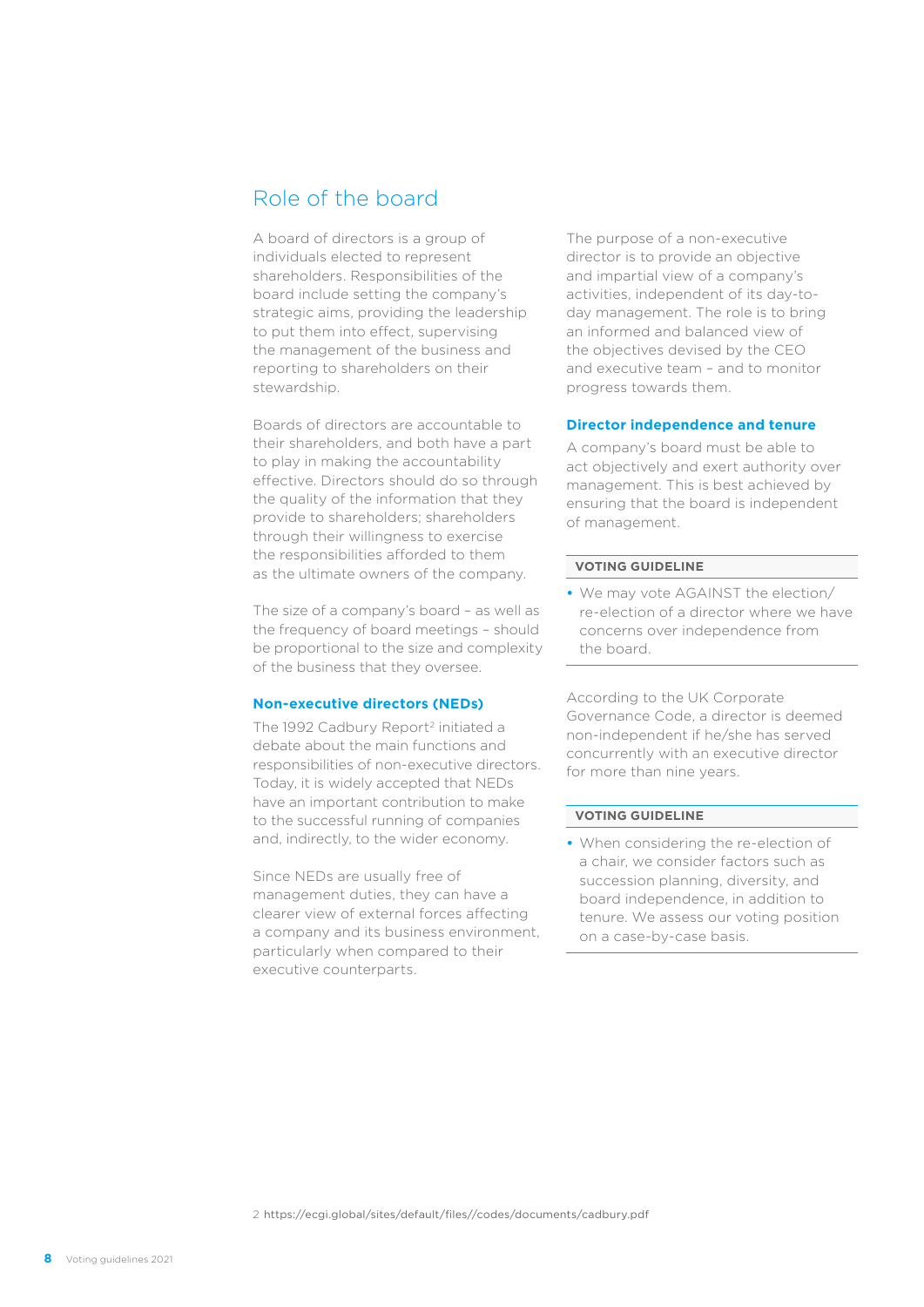#### <span id="page-10-0"></span>**Overboarding and attendance**

Where directors have multiple board appointments, it may compromise the time and energy that they are able to dedicate to each company.

We classify a person as 'overboarded' if they hold more than five mandates at listed companies. A non-executive directorship counts as one mandate, a non-executive chair as two mandates and a position as executive director (or equivalent) is counted as three.

Any person who holds the position of executive director (or equivalent) at one company and a non-executive chair at a different company is also deemed 'overboarded'.

Directors should attend all board and committee meetings and prepare in advance. Directors who do not regularly attend board meetings cannot effectively discharge their duty to shareholders.

#### **VOTING GUIDELINE**

- **•** We may withhold support for board members where:
	- − we believe they are 'overboarded' and
	- − where board meeting attendance is less than 75% for the year under review.

#### **Director responsiveness**

A company's board should be responsive to the views of shareholders, expressed through either engagement or voting at a general meeting.

The UK Corporate Governance Code states that when 20% or more votes have been cast against the board recommendation for a resolution, the company should explain (when announcing vote results) the action it intends to take in understanding the reasons behind the result. It must then respond fully at the next shareholder meeting.

- **•** In the UK, we vote AGAINST the company chair where there is a lack of compliance with the UK Corporate Governance Code on director responsiveness.
- **•** Elsewhere, we vote AGAINST the company chair where analysis of the previous year's proxy votes indicates a substantial level of support for a shareholder resolution or concern, but where management has closed the issue.
- **•** We vote AGAINST a director's re-election where we have had an unsatisfactory outcome to sustained engagement activity.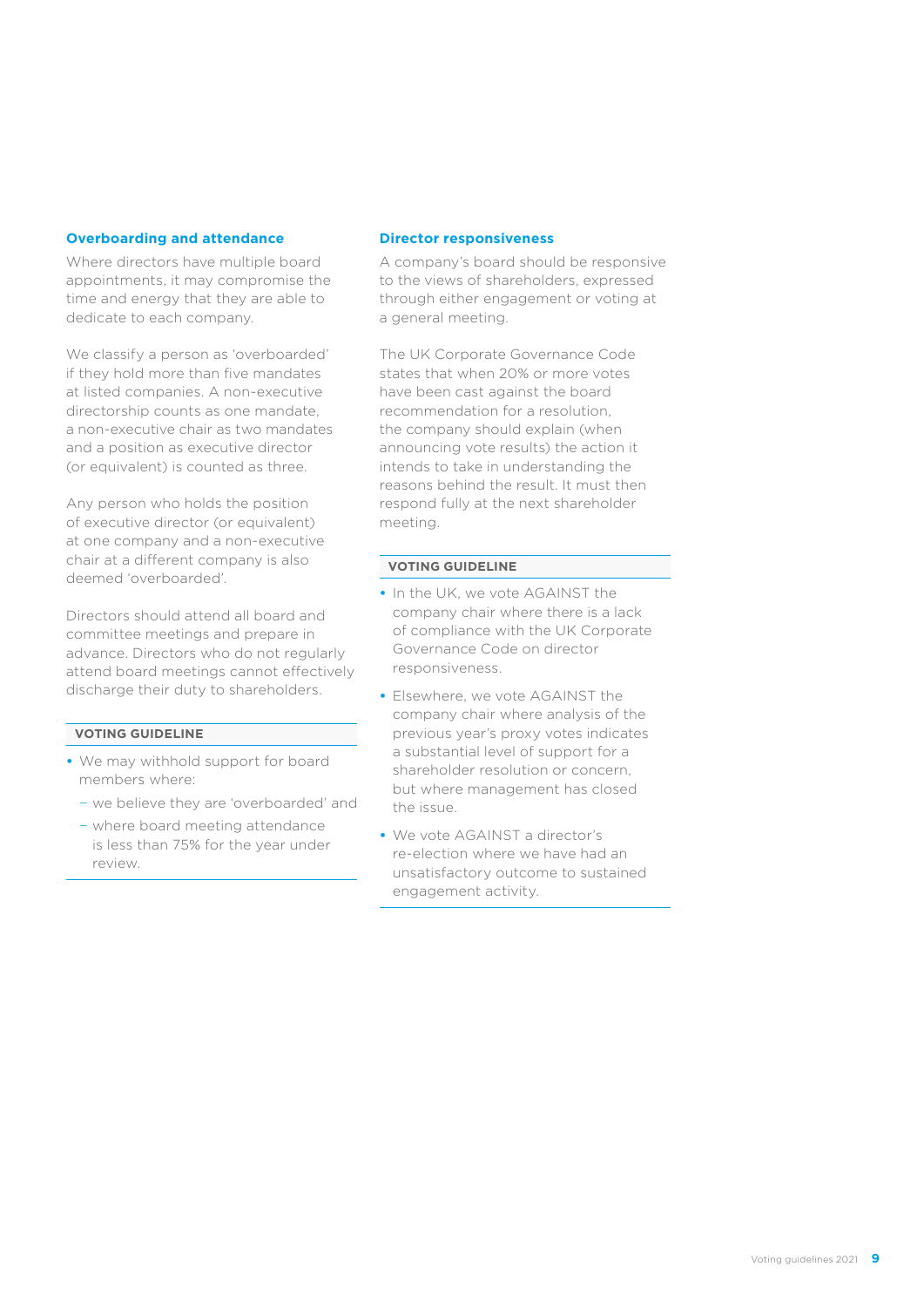#### <span id="page-11-0"></span>**Alternate directors**

An alternate director is someone who attends, speaks, and votes at board meetings and can otherwise act in all respects in the place of the appointed director when he or she is unable to do so.

#### **VOTING GUIDELINE**

**•** Because alternate directors are not held directly accountable for their actions, we are wary of such arrangements and consider our voting position on a case-by-case basis.

#### <span id="page-11-1"></span>**Companies with controlling shareholders**

In the UK, a controlling shareholder is defined as shareholder – or group of shareholders acting in concert – with control of 30% or more of issued voting share capital. We apply this definition globally.

There should always be sufficient safeguards in place to allow a company's directors to operate independently of any controlling shareholders.

A circumstance under which this independence could be compromised is where a senior independent director is connected in a personal capacity to a controlling shareholder. This could be a long-term friendship, family member or business partner, for example.

Where a company has no controlling shareholder, board and committee composition should comply with local market best practice.

- **•** We vote AGAINST the election/reelection of a chair if both the chair and the senior independent director are connected to a controlling shareholder. Where there is no designated senior independent director, they will be deemed connected.
- **•** We vote AGAINST all directors connected to a controlling shareholder where the proportion of connected directors is greater than the controlling shareholder's proportion of the issued voting share capital (this is our so-called 'proportionality rule').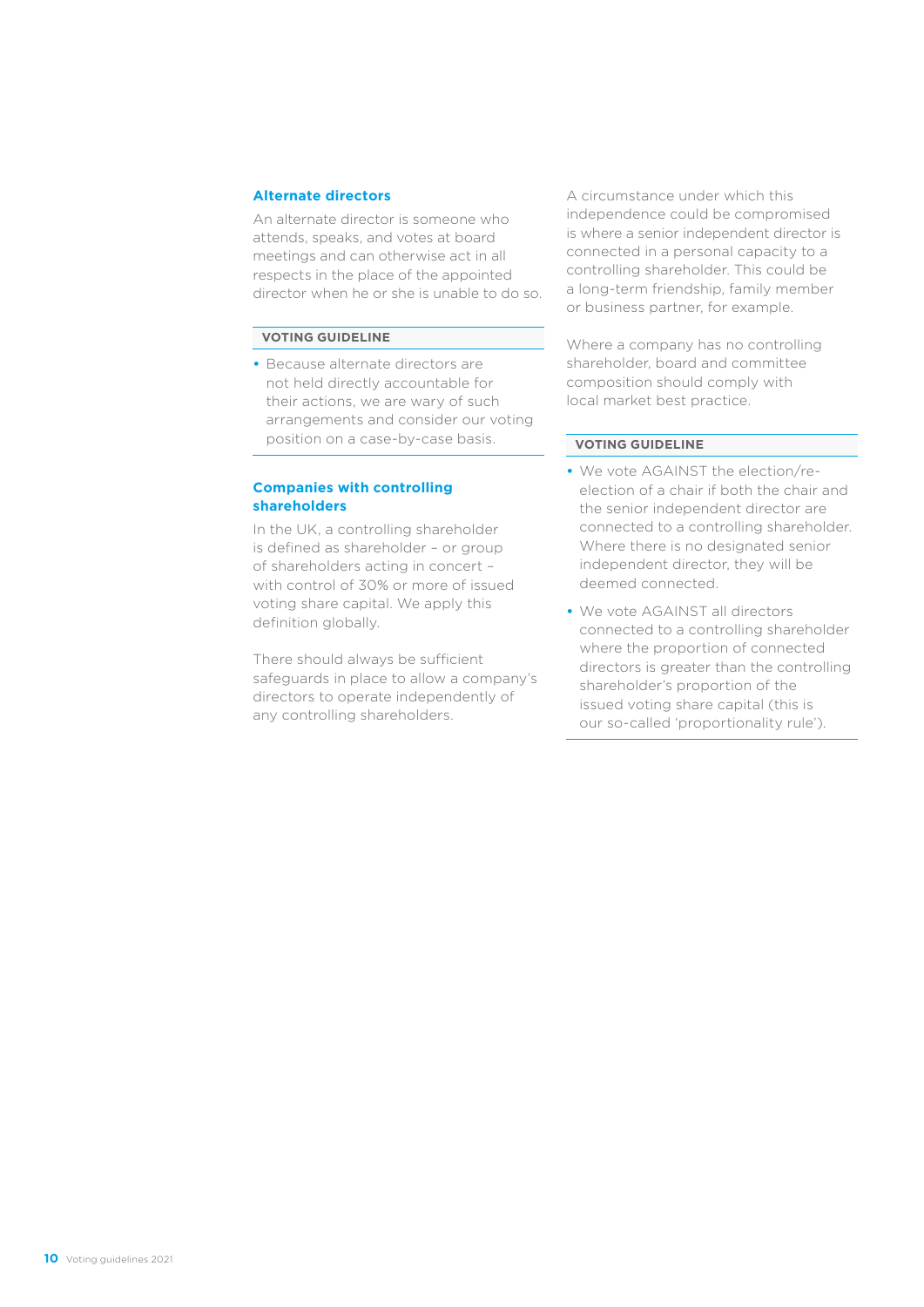## <span id="page-12-0"></span>Committee election resolutions

Sub-committees within a company's board, namely the nomination, remuneration, and audit (and risk) committees, are crucial if a company is to be effectively governed. To ensure independence from management, these should be composed entirely of independent non-executive directors.

Board committee members should be responsible and held accountable for the actions of the committee on which they sit. Where we have concerns, we begin by voting against the chair of the committee in question. If no progress is made, we will escalate our concern by voting, in addition, against every individual on the committee in question.

### Nomination committee

The purpose of a company's nomination committee is to propose any new appointments at board (both executive and non-executive directors) and senior management level. Members are responsible for identifying, recruiting, screening, and interviewing candidates to attract and secure the best leaders for their business.

The nomination committee is responsible for ensuring a spread of age, experience, background, and personality and for ensuring that members are representative of wider society.

Because the nomination committee is responsible for board as well as management leadership positions, it has a crucial role to play in both the composition of the board, as well as its future pipeline.

Our voting position consequently takes account of both board and sub-board composition.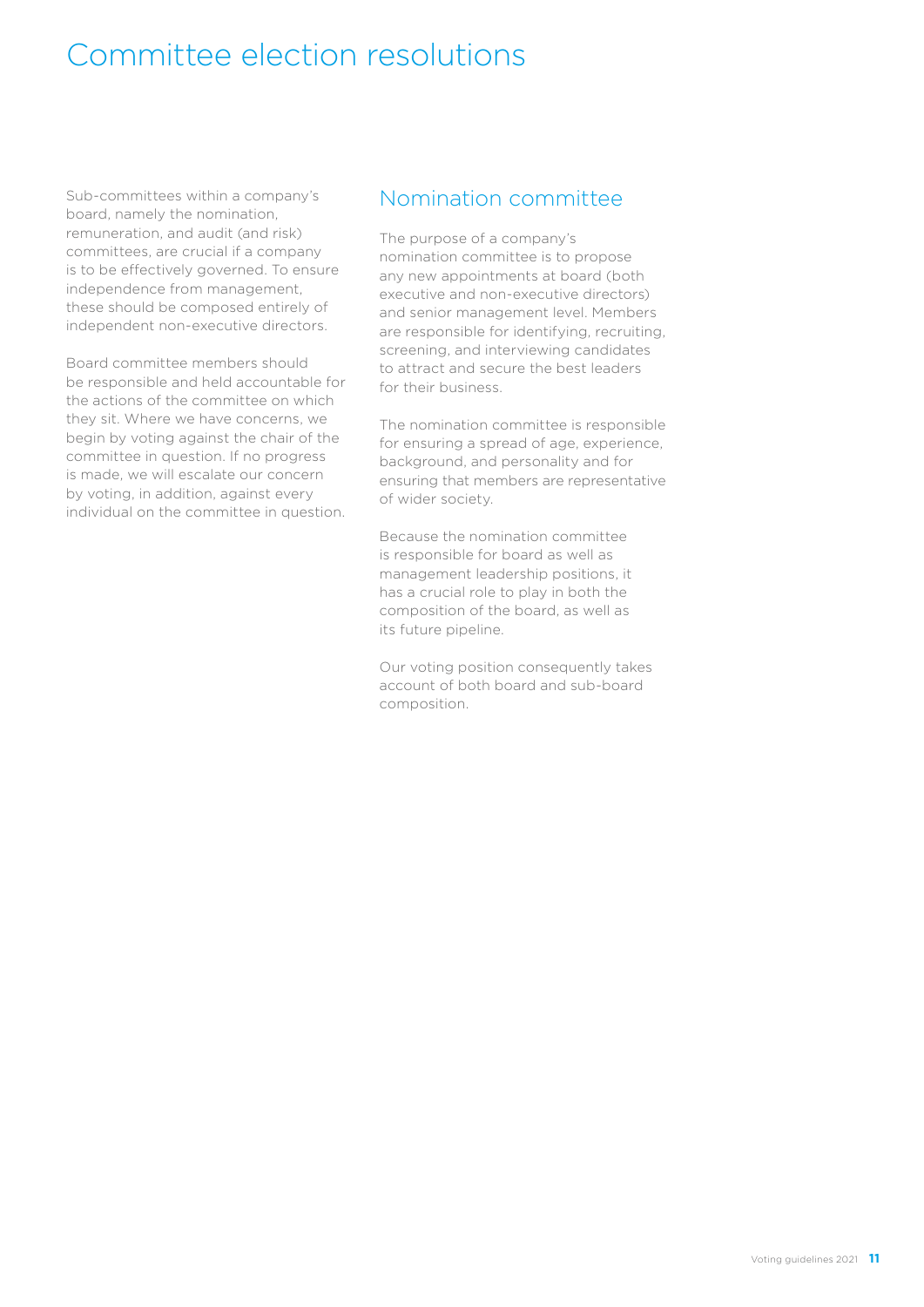#### <span id="page-13-0"></span>**Policy on diversity**

We believe that shareholders' interests are best represented by a diverse board of directors. We also believe that promoting diversity of leadership is the right thing to do.

A demographically and cognitively diverse board is more likely to represent the composition of a company's employees, customers, and suppliers. It may also help a company to identify and respond to market shifts and changes in consumer expectations more effectively than a homogenous board.

Where boards lack adequate diversity, the risk of groupthink rises, debate is stifled, and the status quo remains unquestioned. It also increases the likelihood that new appointments are based on factors other than merit.

A company's nomination committee is responsible for ensuring a diverse board. On gender, this is defined in the UK by the respected Hampton-Alexander Review3 as minimum 33% female. We take the view that 33% is insufficient and require at least 40% female directors for UK FTSE 350 companies. On ethnicity, we follow the recommendations of the Parker<sup>4</sup> and McGregor-Smith<sup>5</sup> reviews in the UK and require at least one director from an ethnic minority background.

- **•** We vote AGAINST the chair of the nomination committee where the composition of the board of directors does not include:
	- − At least 40% gender diversity for UK FTSE 350 companies
	- − At least two female directors for overseas companies
	- − One director from an ethnic minority background for the FTSE 100
- **•** We vote AGAINST the chair of the nomination committee where the composition of senior management does not include:
	- − At least 40% gender diversity for UK FTSE 350 companies
	- − At least two female directors for overseas companies
- **•** Where adequate progress is not made, we escalate our concerns by voting, in addition, AGAINST every nomination committee member.
- **•** We will vote AGAINST the re-election of a director if the company does not have adequate gender diversity at board and senior management levels.

- 3 [https://assets.publishing.service.gov.uk/government/uploads/system/uploads/attachment\\_data/](https://assets.publishing.service.gov.uk/government/uploads/system/uploads/attachment_data/file/613085/ftse-women-leaders-hampton-alexander-review.pdf) [file/613085/ftse-women-leaders-hampton-alexander-review.pdf](https://assets.publishing.service.gov.uk/government/uploads/system/uploads/attachment_data/file/613085/ftse-women-leaders-hampton-alexander-review.pdf)
- 4 Department for Business, Energy and Industrial Strategy (2017) 'A Report into the Ethnic Diversity of UK Boards: The Parker Review Committee.' Online at [https://assets.ey.com/content/dam/ey-sites/ey-com/](https://assets.ey.com/content/dam/ey-sites/ey-com/en_uk/news/2020/02/ey-parker-review-2017-report-final.pdf) [en\\_uk/news/2020/02/ey-parker-review-2017-report-final.pdf](https://assets.ey.com/content/dam/ey-sites/ey-com/en_uk/news/2020/02/ey-parker-review-2017-report-final.pdf)
- 5 Department for Business, Energy and Industrial Strategy (2017) 'Race in the Workplace: The McGregor-Smith Review.' Online at: [https://assets.publishing.service.gov.uk/government/uploads/system/uploads/](https://assets.publishing.service.gov.uk/government/uploads/system/uploads/attachment_data/file/594336/race-in-workplace-mcgregor-smith-review.pdf) [attachment\\_data/file/594336/race-in-workplace-mcgregor-smith-review.pdf](https://assets.publishing.service.gov.uk/government/uploads/system/uploads/attachment_data/file/594336/race-in-workplace-mcgregor-smith-review.pdf)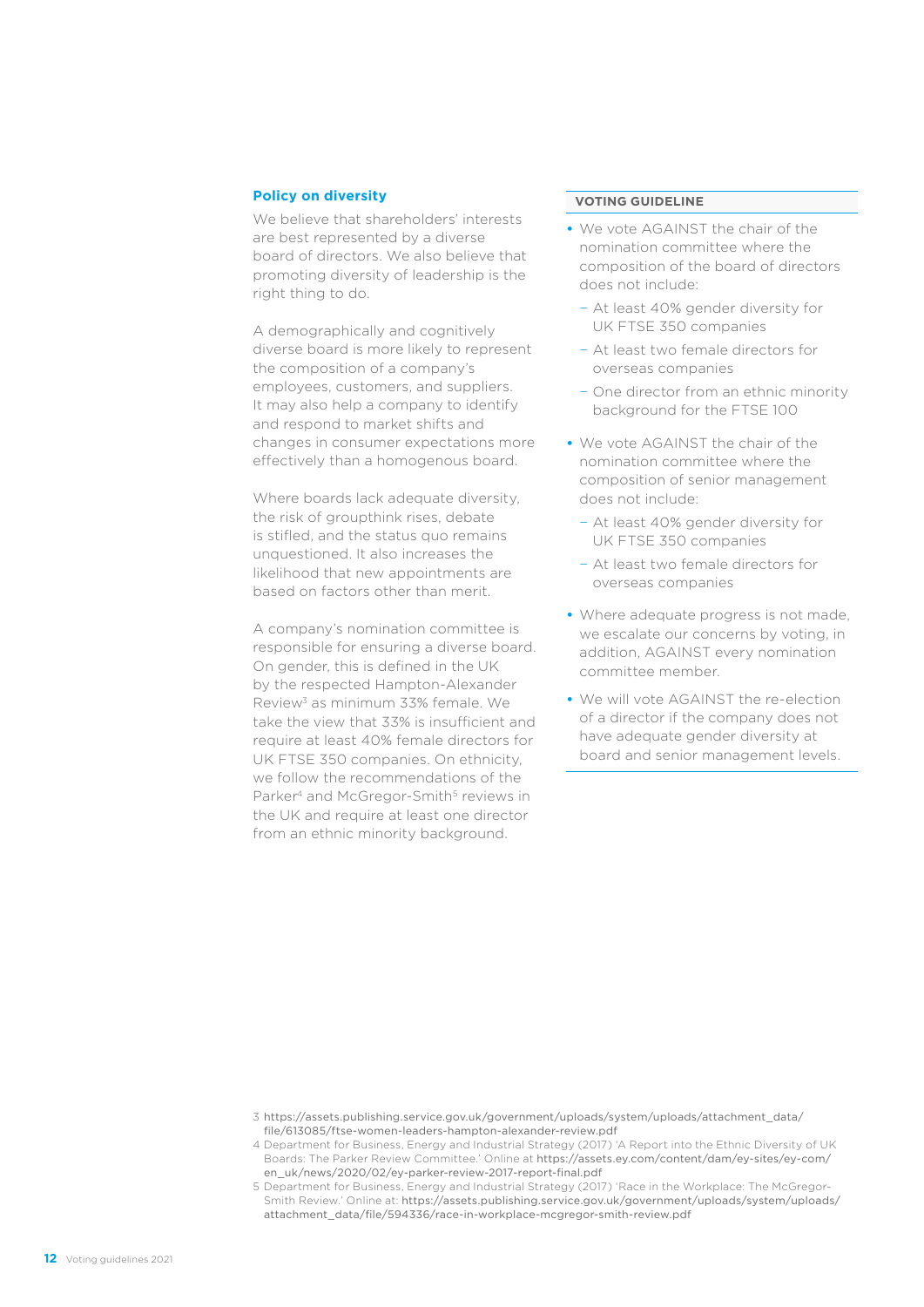## <span id="page-14-0"></span>Remuneration committee

The role of the remuneration committee is to set an appropriate reward policy that attracts and motivates executives to achieve the long-term interests of shareholders. It is responsible for determining the company's overall remuneration policy and for the specific remuneration packages rewarded to the chair and each individual executive director

To ensure that the remuneration policy (and its implementation) is seen through by individuals with no personal interest in the outcomes, the remuneration committee should be comprised entirely of non-executive directors.

Remuneration policies/reports should be put to shareholder vote annually and the board should be responsive to the outcome.

#### **VOTING GUIDELINE**

- **•** Where we have ongoing concerns over remuneration [\(see page 14\)](#page-15-1) we vote AGAINST the remuneration committee chair.
- **•** Where adequate progress is not made, we will escalate our concerns by voting, in addition, AGAINST every remuneration committee member.

## <span id="page-14-1"></span>Audit (and risk) committee

The audit committee is responsible for recommending the appointment of the external auditor, setting the auditor's fee, and overseeing the audit process.

The committee is also responsible for reviewing the clarity and completeness of disclosures made by the auditor in a company's financial statements, and for ensuring that these are placed in context.

Ultimate responsibility for reviewing and approving the annual report and accounts sits with the board. The presence of an audit committee provides assurance that a key duty of the board – true and fair accounting – is discharged.

We hold the audit committee responsible for areas within its control. This includes the auditor's independence, tenure, and conflicts of interest. We do not hold the audit committee responsible for areas outside its control; namely, the content and quality of the accounts, which is the domain of the auditor [\(see page 21\).](#page-22-1)

- **•** Where we have concerns over the external auditor's independence or tenure, we vote AGAINST the chair of the audit committee [\(see page 21\)](#page-22-1).
- **•** If our concerns remain unaddressed, we escalate by voting, in addition, AGAINST every member of the audit committee.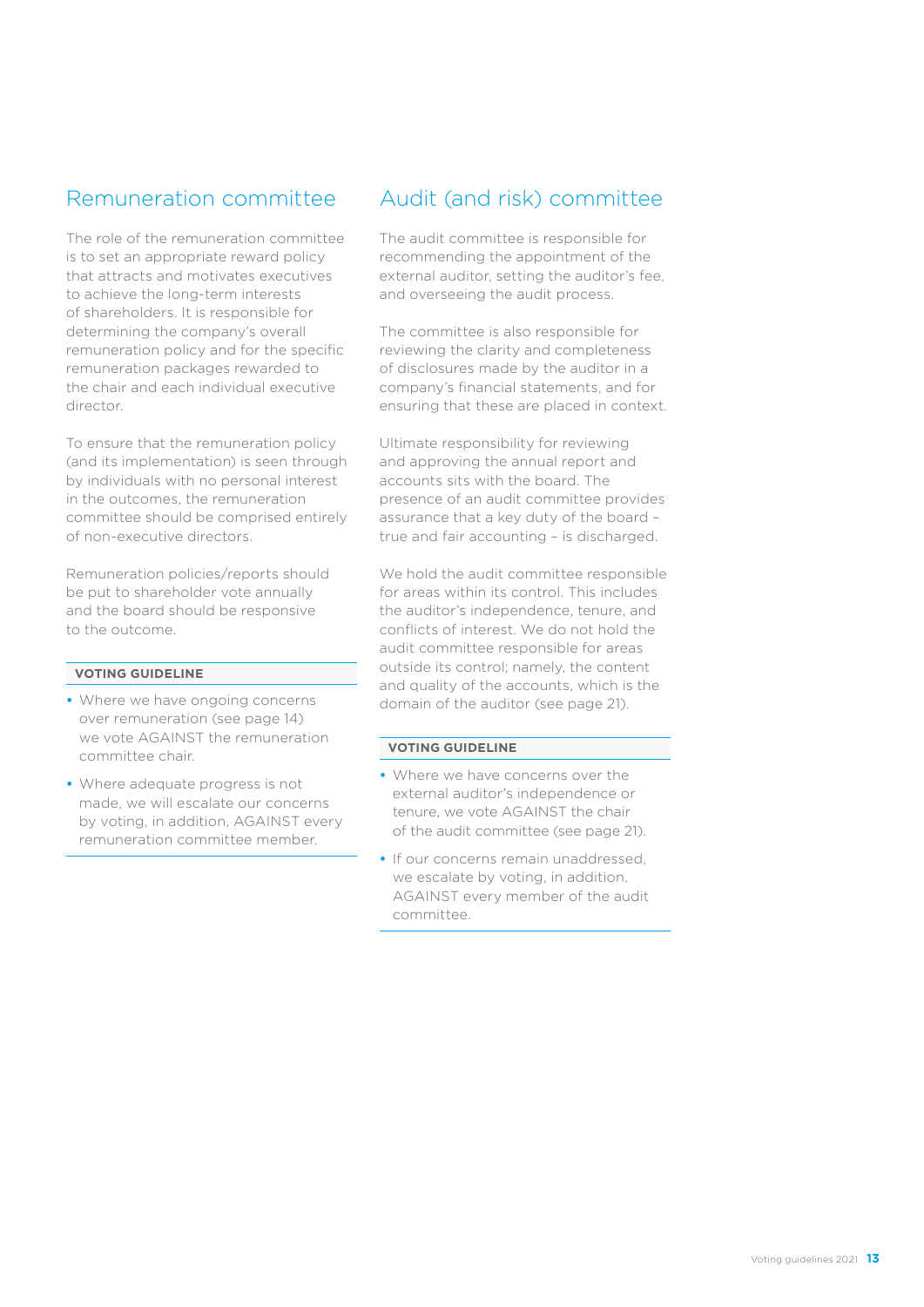## <span id="page-15-1"></span><span id="page-15-0"></span>Remuneration

### Executive remuneration

An executive director's remuneration package should be structured such that their interests are aligned with the long-term interests of the company (and that of its shareholders). While pay should be sufficient to attract, motivate and retain accomplished executives, excessive remuneration can deplete shareholder value. It is important that pay packages are structured to incentivise good conduct.

To prevent interest misalignment, pay structures should be simple and explicitly linked to the long-term objectives of the company. Including an element of share ownership within a pay package is one tool for aligning executives' interests with that of shareholders. To be effective, those shares should represent a significant proportion of the executive's reward and be held at least until retirement.

Executive remuneration should be linked to long- as well as short-term performance targets. These targets should be easy to understand, straightforward to measure and disclosed in the remuneration report. Under-performance against the targets should not be rewarded.

We assess and vote on all executive remuneration proposals according to the following principles:

1. Remuneration schemes should not breach good local practice.

Remuneration policy and practice should adhere to the corporate governance standards of the stock market on which the company is listed, and the country in which the company is headquartered.

We pay particular attention to the Remuneration Committee's use of discretion during the year, both positive and negative; the use of malus and clawback provisions; the timeframe applied to joining awards; and the value of individual directors' shareholdings.

#### **VOTING GUIDELINE**

- **•** We vote AGAINST where we identify a breach of good local practice and/or where performance targets are absent from a remuneration report.
- 2. Bonuses should be proportionate and not excessive.

We do not expect executive directors in receipt of competitive salaries to be offered annual bonuses of more than 100% of base salary for on target performance. Awards of a greater magnitude can only be justified if an executive director has delivered extraordinary results through exceptional performance to the significant benefit of shareholders.

#### **VOTING GUIDELINE**

**•** We vote AGAINST where the target cash bonus exceeds 100% of base salary and/or where the nominal maximum value of cash/retention shares exceed 200% of base salary.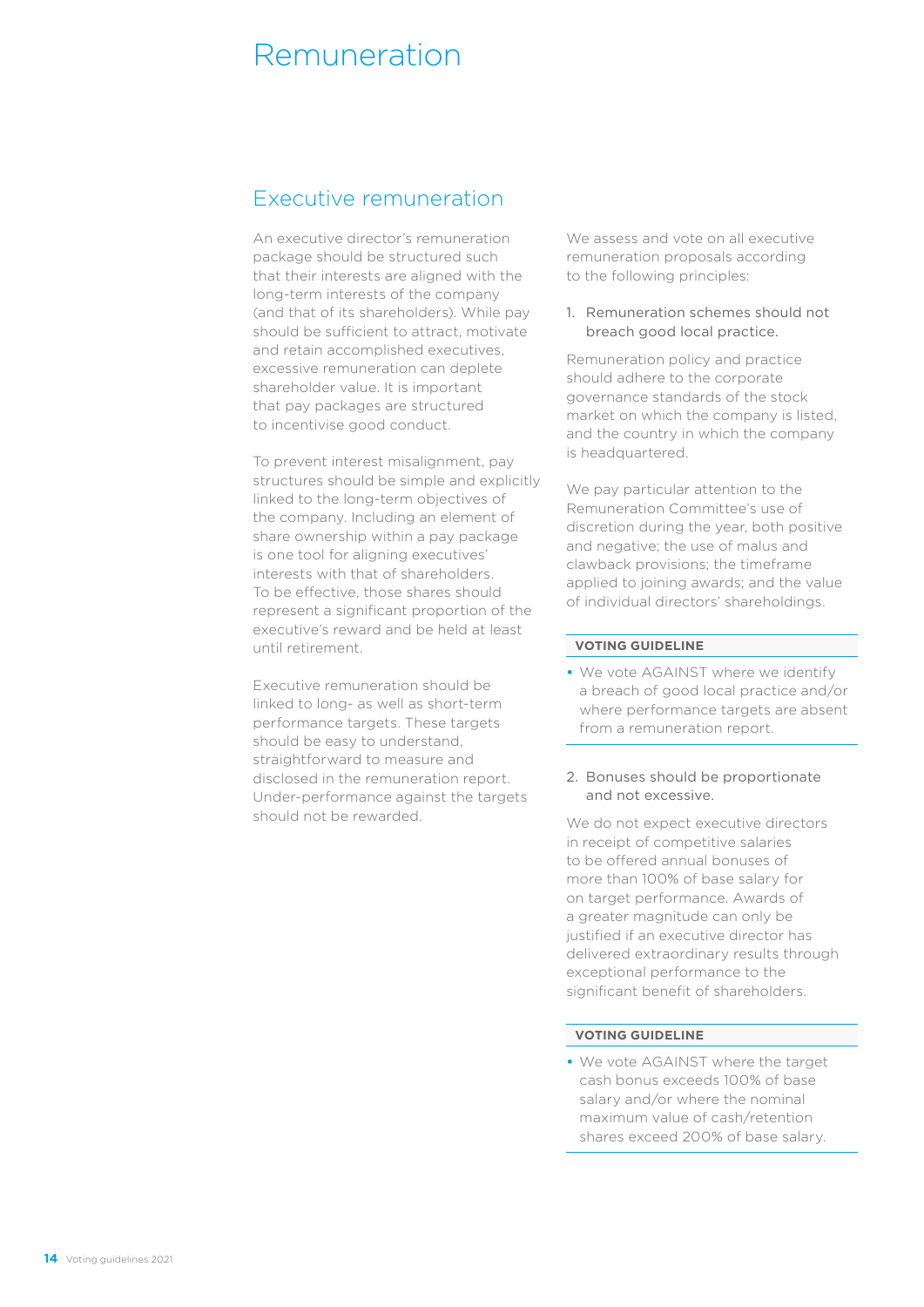#### 3. Remuneration schemes should incentivise good conduct

Short-term maximum potential bonus rewards should not exceed the maximum potential long-term incentive rewards, as this can incentivise short-term (even reckless) behaviour.

Long-term incentive plans should cover periods of five to seven years and should normally be paid in shares held over several years. We expect the vesting period of any deferred compensation to be commensurate with company's own business cycle. We consider each proposal on a case-by-case basis, mindful of the Investment Association's recommended five-year holding period. Awards should not vest, under any circumstances, before the agreed period, even on cessation of employment.

Long-term incentive plans that offer excessive rewards should be challenged.

#### **VOTING GUIDELINE**

- **•** Remuneration schemes should prioritise long- over short-term performance. We vote AGAINST where short-term incentives exceed the value of long-term incentives.
- **•** We also vote AGAINST where the total remuneration for a year exceeds 600% of base salary.

4. Non-financial (as well as financial) performance metrics should be incorporated

As well as traditional financial metrics, all variable remuneration schemes should reward executive directors for their ethical, social, and environmental performance, appropriate to the individual company.

#### **VOTING GUIDELINE**

- **•** We vote AGAINST where remuneration plans are silent on the use of non-financial factors; for example, ESG performance, climate targets, customer satisfaction, fatality rate etc.
- 5. Executive remuneration should not exacerbate inequality within the company

Companies should approach remuneration and reward in a holistic way for all staff. They should disclose the extent to which schemes offered to executive directors are offered exclusively to executive directors or, where appropriate, to other staff.

They should disclose pay ratios and the way in which they monitor and manage internal pay differentials and trends.

- **•** We ABSTAIN where the pension proposed for executive directors appears inconsistent with that of the wider workforce.
- **•** We vote AGAINST where the company is not a Living Wage Accredited employer (applies to FTSE 100 constituents in the financial services, communications, and pharmaceuticals sectors).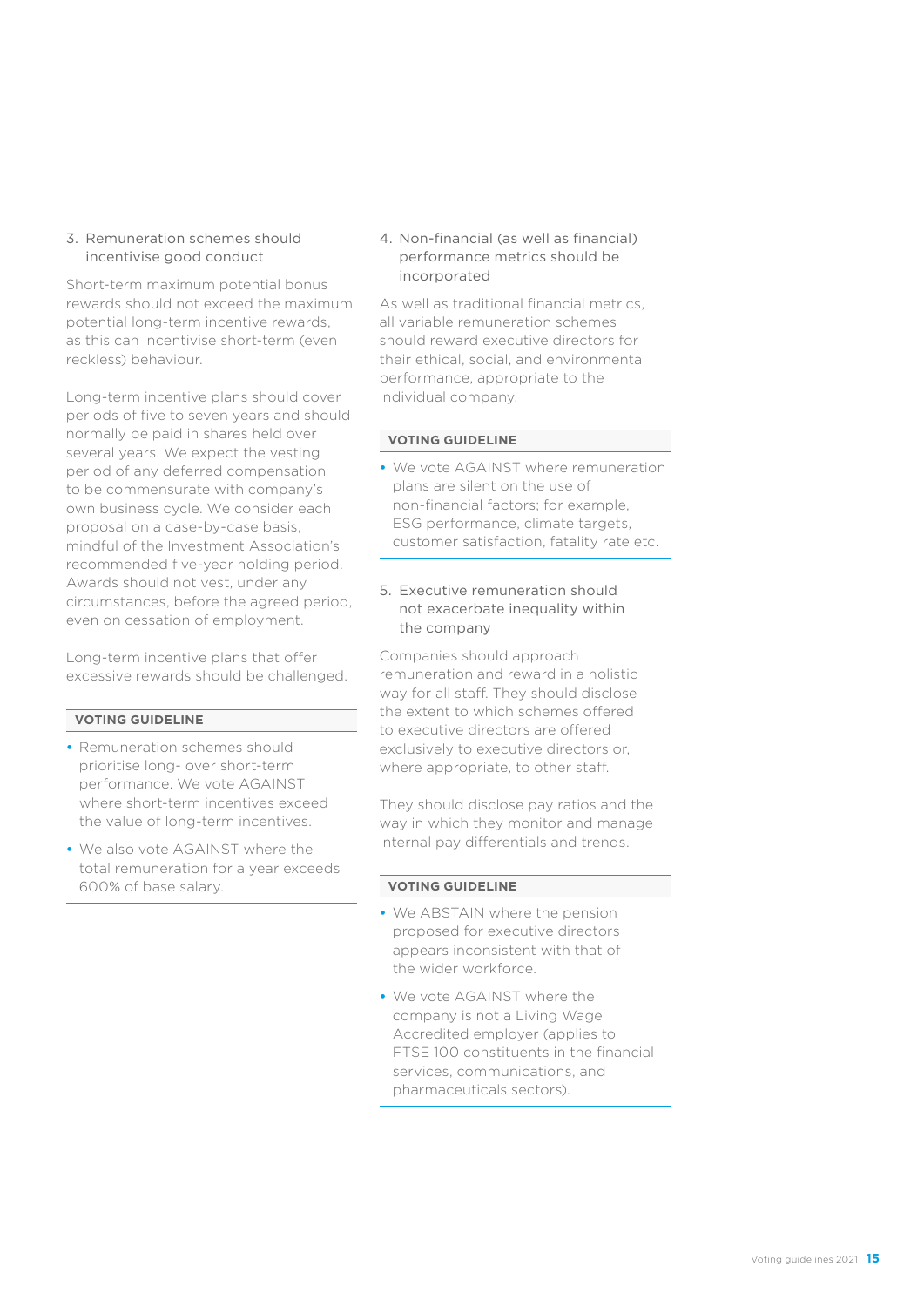## <span id="page-17-0"></span>Other remuneration considerations

We take note where:

- A remuneration committee proposes a restricted scheme; these are not suitable for all businesses, and we expect a company to provide good reasons for choosing this structure.
- An executive does not draw a salary (or draws only a token salary), instead receiving substantial variable remuneration, skewing the ratio to salary.
- There are local regulations or tax regimes which distort executive remuneration practices.
- There is insufficient information to judge whether there has been compliance with one or more of the principles; or where other special circumstances apply.

#### **Non-executive remuneration**

Non-executive directors provide independent oversight and oversee the pay of the executive directors and other senior managers. Non-executive directors are typically paid a fee for their services.

- **•** Unless there is sufficient rationale, we vote AGAINST a non-executive fee proposal where:
	- − year-on-year proposed fee increase is significantly above inflation, and
- − the level of fees is at, or above, top quartile compared to peers/markets.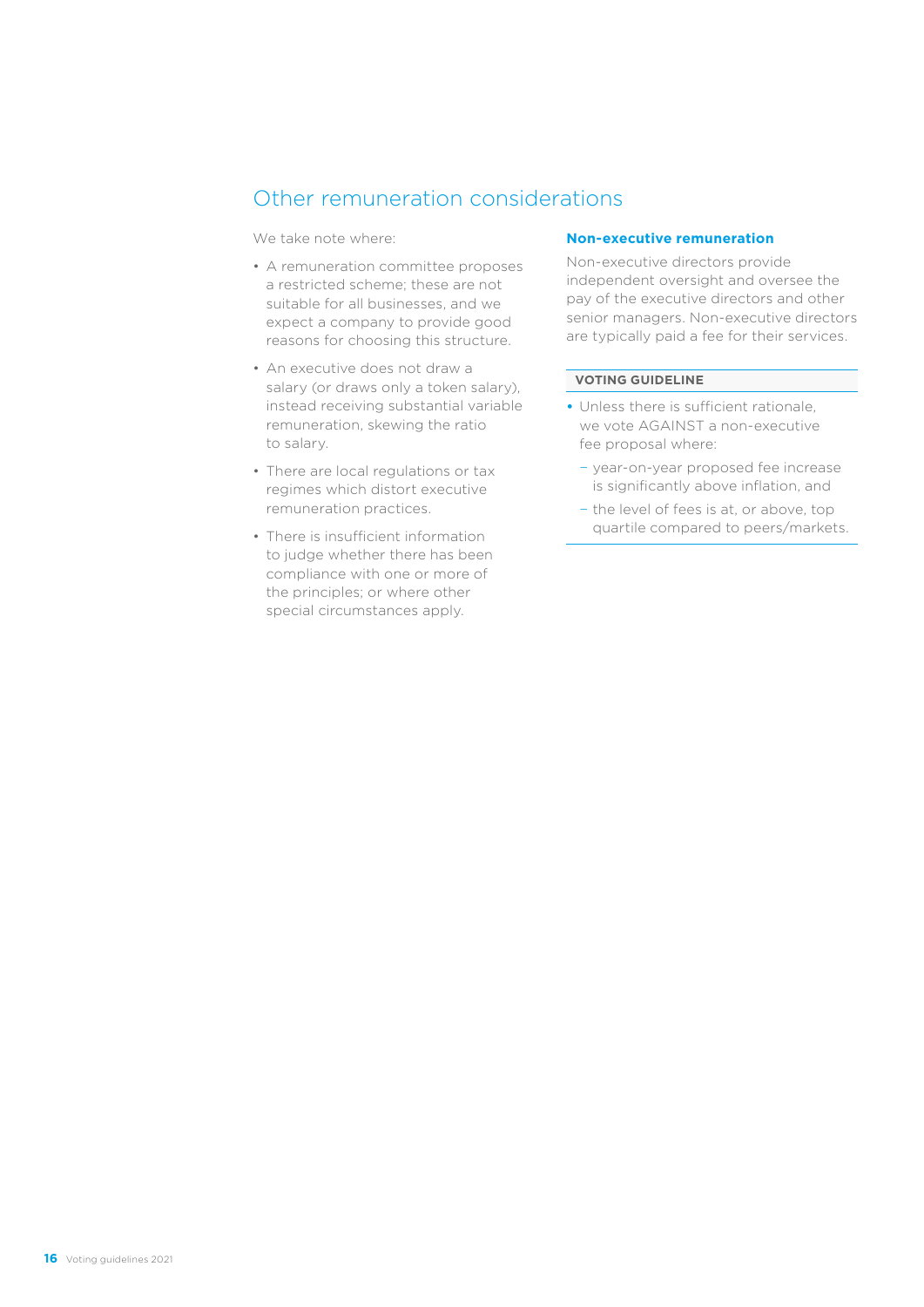## <span id="page-18-0"></span>Climate change

We view climate change as the single largest threat to our planet, ecosystems and communities. It is also a critical issue for long-term investors.

We expect all company directors to make an explicit commitment to align their company's strategy with, at least, the Nationally Determined Commitments associated with the Paris Agreement.

A company's report and accounts should include how the company will deliver on the commitments and any resulting alterations in capital expenditure or operations. Interim targets should be set, and progress against those targets reported upon.

Shareholders should expect full disclosure of material climate risks, both physical and regulatory. These should be set out in narrative form and in figures within the audited financial statements. Narrative and numbers should be consistent.

## Reporting climate risk

The regulatory and physical risks associated with climate change should be set out in writing in a company's annual report and accounts.

#### **VOTING GUIDELINE**

- **•** We vote AGAINST the re-appointment of the auditors where climate change risk presents a threat to a company's long term-viability, and:
	- − the auditor's report is silent on the company's plans to address such risks, and/or
	- − the report does not set out how the company has implemented/ committed to strategies supporting climate-related financial disclosures.

## Accounting for climate risk

Where climate risks result in material impacts for a company's financial outlook and accounting assumptions, these should be reflected – in numbers – in the financial statements. These could include impairments or asset retirement obligations, for example.

#### **VOTING GUIDELINE**

- **•** Where climate change risk presents a threat to a company's long-term viability, we will vote AGAINST the annual report and accounts, and AGAINST the audit committee chair where:
	- − accounting assumptions have not been adjusted to reflect climate risks, and/or;
	- − accounting assumptions are inconsistent with the company's narrative reporting on climate risk.

## Implementing climate change commitments

A company's chair is ultimately responsible for ensuring that climate change policy is implemented.

#### **VOTING GUIDELINE**

**•** Where the company is in scope of Climate Action 100+, and where we have concerns about the company's progress on addressing climate change, we will vote AGAINST the re-election of the chair.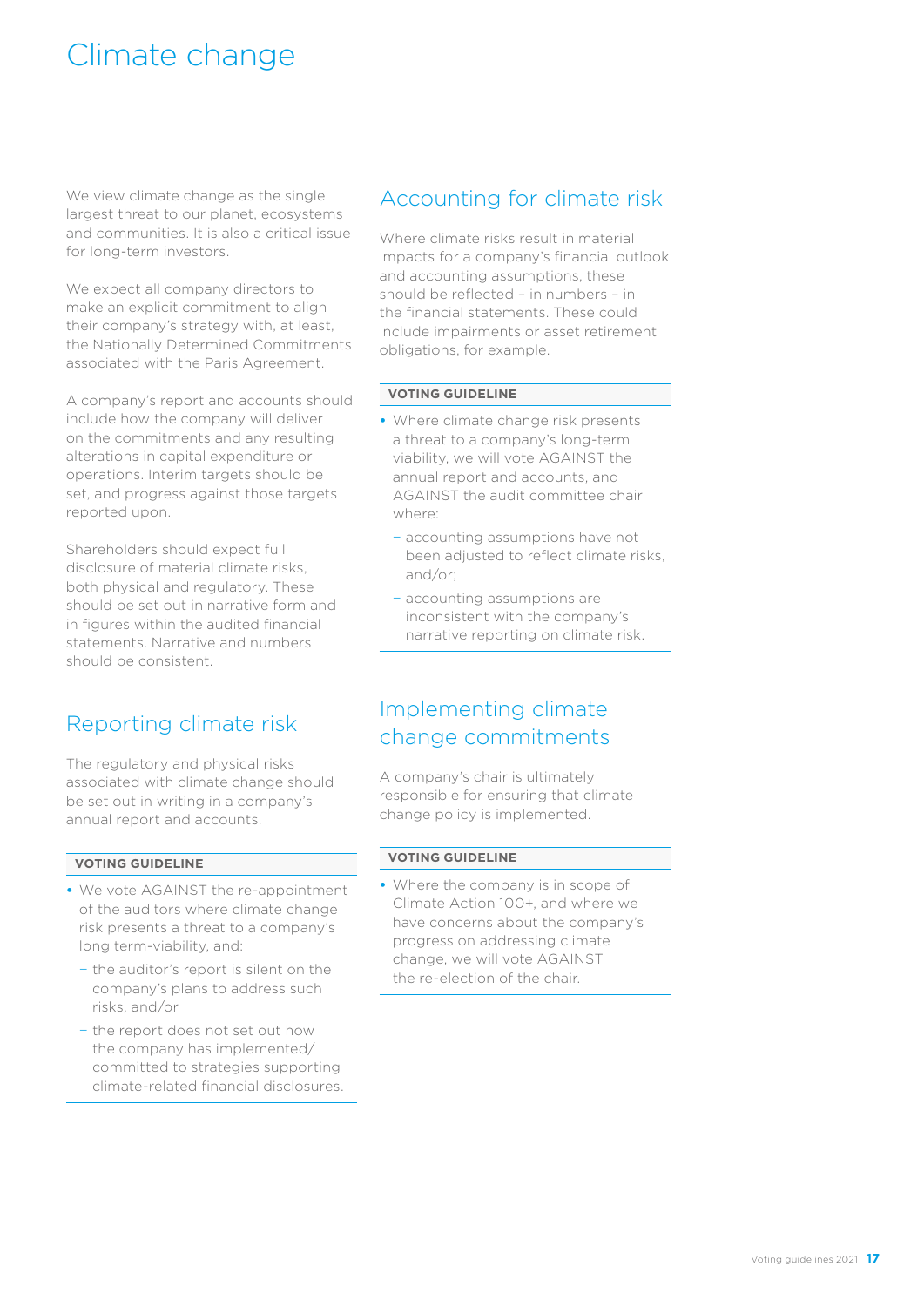### <span id="page-19-1"></span><span id="page-19-0"></span>Say on Climate<sup>6</sup>

A 'Say on Climate' vote allows shareholders to vote on the quality and scope of a company's climate transition plan and related climate disclosures.

- **•** We will only vote FOR a company's 'Say on Climate' proposal if the following apply:
	- − The annual report is aligned with a recognised disclosure format such as the Task Force on Climaterelated Financial Disclosures (TCFD) or equivalent that encompasses governance, strategy, risk management of climate issues, metrics, and targets.
	- − The company publishes an overall emissions reduction target that is consistent with the goals of the Paris Agreement.
	- − The company sets out intermediate targets governing the pathway to achieving their overall emissions reduction goals.
- − The company reports on its progress against its intermediate and overall emissions reduction targets.
- − The company demonstrates actions consistent with achieving the goals of its climate transition plan.
- − The company discloses its carbon dioxide (CO2) emissions in accordance with Scope 1 and 2 of the GHG Protocol Corporate Standard.
- − The company discloses its indirect CO2 emissions, including Scope 3 emissions, in accordance with the GHG Protocol Corporate Standard.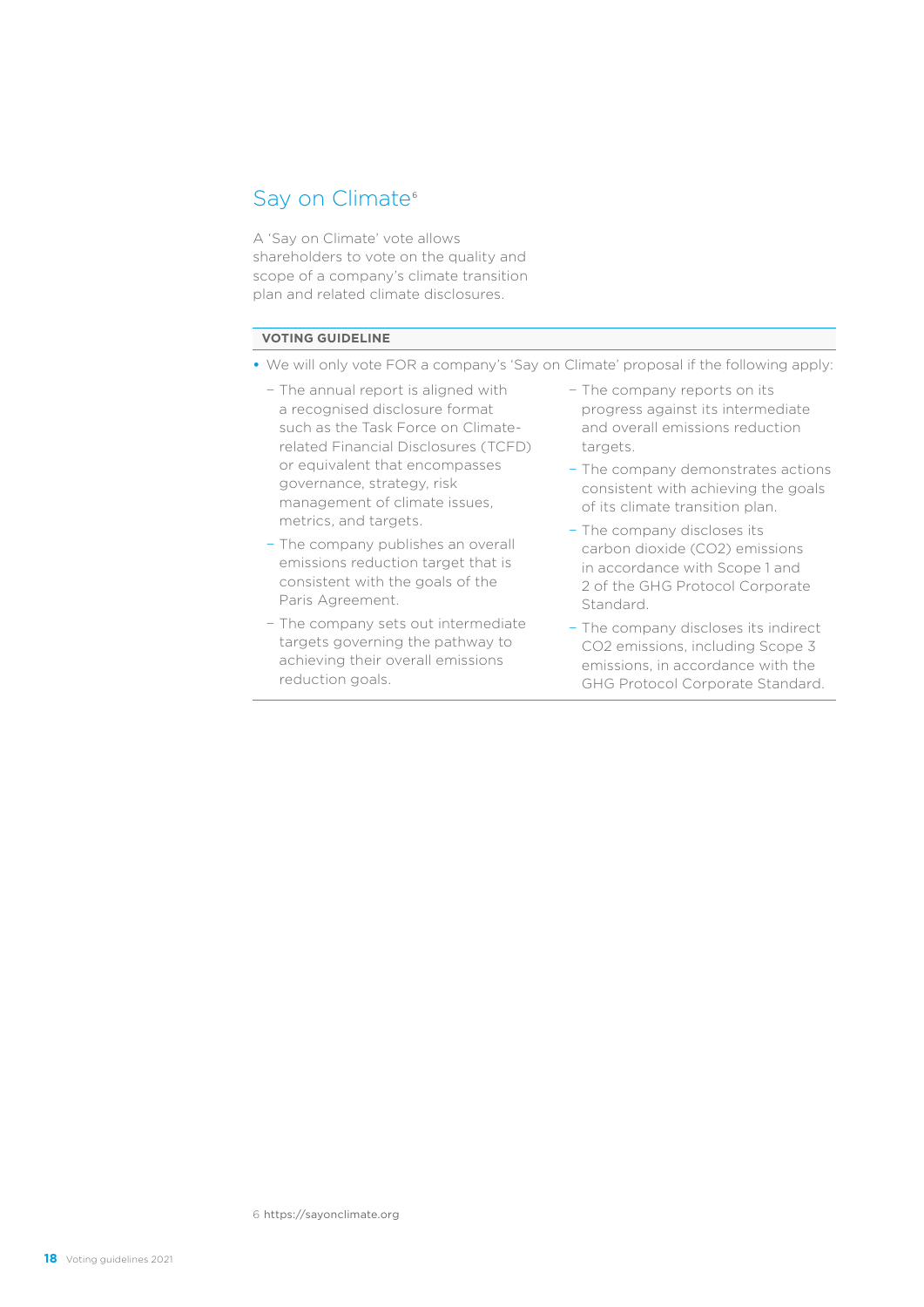## <span id="page-20-0"></span>Shareholder resolutions

Shareholder resolutions are a meaningful way for shareholders to encourage improved corporate responsibility and often reflect our clients' aims and priorities. Where a shareholder proposal is consistent with the aims and objectives of these guidelines, we will apply the stated vote outcome. Otherwise, we will review the resolution through our proprietary corporate governance and sustainability lens and vote accordingly.

We will support all resolutions where we believe that the long-term interests of shareholders stand to gain. Our default position is to vote FOR any shareholder resolutions filed by Principles for Responsible Investment (PRI) signatories.

In line with our position on director responsiveness, we expect companies to adopt resolutions that have obtained the necessary level of support, irrespective of the advisory nature of the proposal.

## General principles

We aim to support all pro-active shareholder resolutions and assess each one on a case-by-case basis. In doing so, we consider the following factors:

- 1. Whether the proponent's aims are consistent with our ethical and responsible investment policies.
- 2. Whether the proposal complements one of our existing engagement themes.
- 3. Whether the proposal is reasonable, not overly prescriptive, realistically implementable.
- 4. Whether it places undue and disproportionate cost on the company.

Specific to some common areas of concern:

• **Environmental and social reporting** We support efforts to persuade companies to provide shareholders with a vote on the quantity and quality of a company's climate transition plan (a so-called 'Say on Climate' vote) [\(see page 18\)](#page-19-1). We also support

resolutions asking companies to take greater consideration of environmental and biodiversity risks, and proposals that request the company to report on the implementation of social and environmental initiatives.

- **Public health and workplace safety** We are supportive of resolutions relating to greater disclosure on public health impacts. Also, of proposals designed to limit the number of workplace accidents or to improve reporting on the issue.
- **Human rights**

We are supportive of resolutions that seek greater disclosure on a company's global labour practices, including its supply chain. We will also support resolutions that seek to establish minimum standards for a company's operations. We will support requests for independent monitoring of overseas operations.

• **Gender and race diversity** We are supportive of resolutions that demand greater transparency on gender/racial pay disparity, and of those requesting a racial equity audit.

## Trade association membership

Companies in high climate risk sectors are sometimes members of trade associations. The aims of the associations may run counter to a company's stated aims on climate change. We expect companies affected to report to shareholders on all climate change lobbying.

#### **VOTING GUIDELINE**

**•** For companies in scope of Climate Action 100+, and where climate change lobbying is not disclosed, we may vote AGAINST the report and accounts.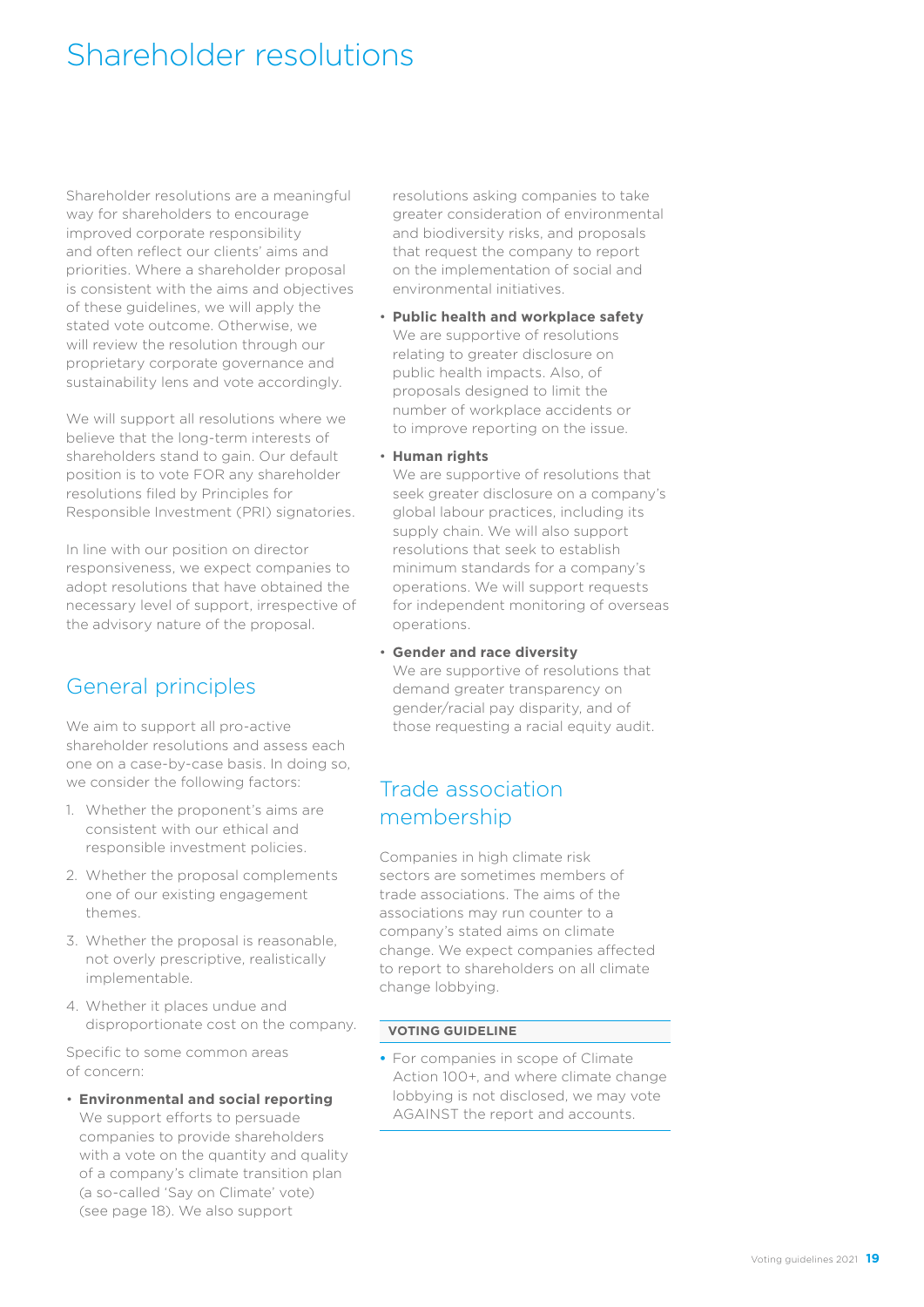## <span id="page-21-0"></span>Operational resolutions

## <span id="page-21-1"></span>Annual report and accounts

A company's annual report and accounts contains vital information for shareholders. In addition to meeting legal requirements, it should also provide a clear review of management performance, and a reliable overview of the company's financial position.

The board should establish formal and transparent arrangements for assessing financial and non-financial risks to the business and how it intends to control and manage those risks.

It is increasingly recognised that environmental and social risks, if mismanaged, can pose a material threat to the long-term viability of a business. Where losses or liabilities are foreseen, these should be disclosed in the financial statements, along with procedures for managing those risks. This is an essential tool for investors to be able to assess their likely impact.

Shareholders should have full confidence in company reporting.

#### **VOTING GUIDELINE**

- **•** We may vote AGAINST the report and accounts where:
	- − we have concerns over the accounts presented or audit procedure used
	- − they fail to address salient social or environmental risks
	- − there is no disclosure on gender diversity at executive level
	- − a company's modern slavery statement is in the lower quartile of either Know the Chain or the Business and Human Rights Resource Centre's ranking.
- **•** We will vote AGAINST the company's chair where the environmental and social risks are reported but where there are inadequate procedures for managing these risks.

### Political donations

It can be both legitimate and beneficial for companies to take an active role in helping to inform public policy debate. However, there is the potential for abuse when corporate resources are used to seek political influence.

#### **VOTING GUIDELINE**

- **•** We will vote AGAINST approving a political donation where one of the following applies:
	- − the intent is to donate directly to a political party or candidate
	- − the authority was used during the year and the expenditure was political in nature
	- − the aggregate authority exceeds £100,000.

### Dividends

The company should ensure that the level of distributable reserves is fully disclosed (consistent with local laws). It should be clear to shareholders that the company is viable, with sufficient capital strength, and distributable reserves consistent with the dividend policy.

#### **VOTING GUIDELINE**

**•** We will consider voting AGAINST a dividend proposal where we believe it contravenes the long-term interests of shareholders.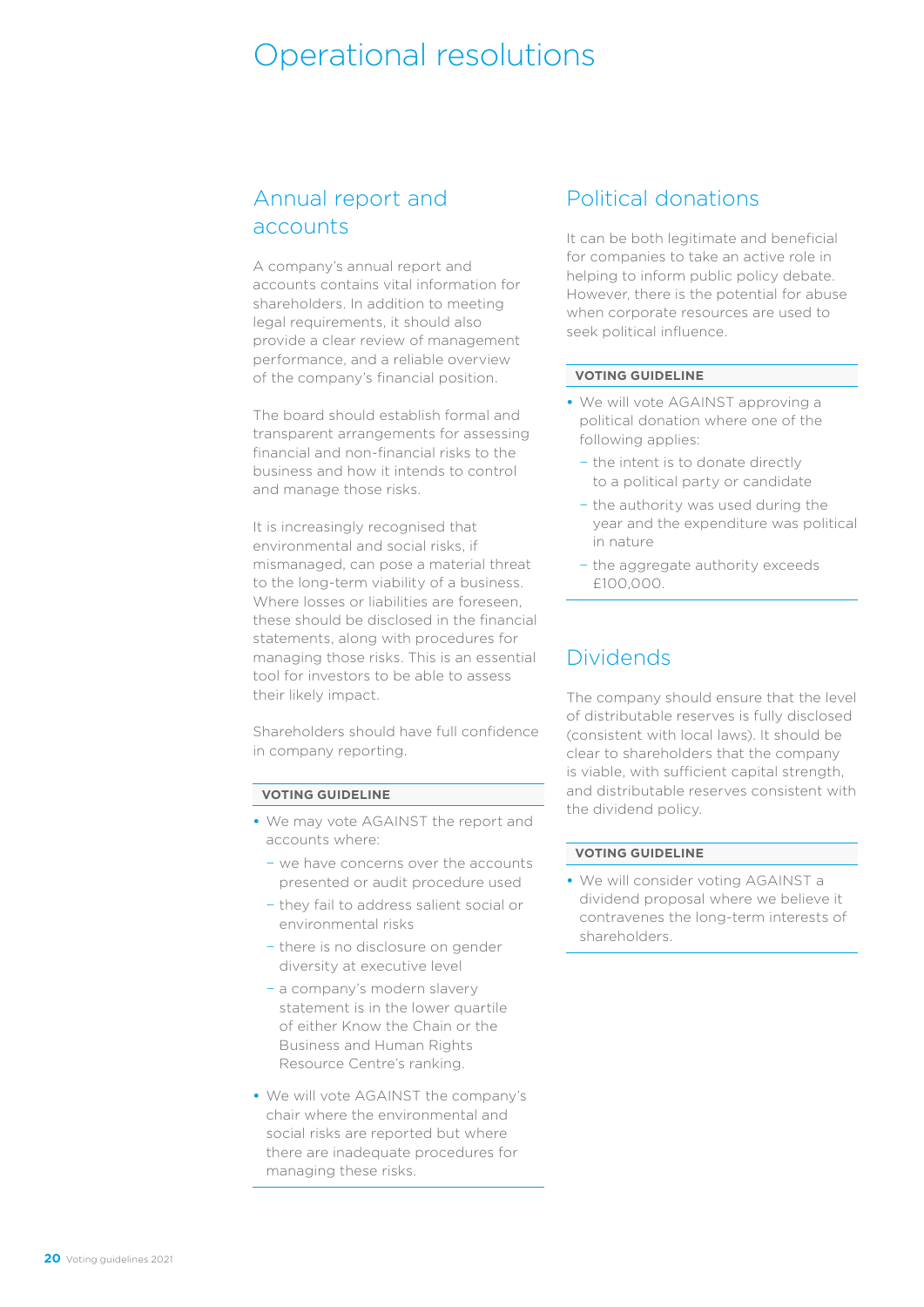## <span id="page-22-1"></span><span id="page-22-0"></span>Auditor appointment

An audit provides shareholders with an independent opinion on the financial statements of a company. Its purpose is to verify the company's capital position, ensure consistency between the accounts and management's forward-looking narrative, and to make sure that effective internal controls and financial reporting systems are in place.

Importantly, companies should establish and report on the environmental and social risks that are most likely to affect their business [\(see page 20\)](#page-21-1). Where losses or liabilities are foreseen, these should be disclosed in the financial statements.

The auditor is accountable to shareholders and is responsible for the content and quality of a company's accounts.

#### **VOTING GUIDELINE**

- **•** We will vote AGAINST the re-appointment of an auditor where:
	- − we have concerns over the quality or content of the report and accounts
	- − a report fails to cover all areas that pose a risk to the business (including financial, social, and environmental)
	- − climate change presents a concern to the company's long-term viability and where the report is silent on the company's approach to addressing the risks.

Good corporate governance requires an external auditor that is independent. If the same firm has audited a company for a long time, or if the audit firm earns large fees for non-audit services, then their independence may be called into question.

Shareholders should know about potential conflicts of interest affecting the audit. These could include the value of any non-audit work; the length of audit firm tenure; and other relationships that could influence the auditor's objectivity. We hold auditors to account for any undisclosed conflicts of interest. We hold the audit committee responsible for auditor independence.

#### **VOTING GUIDELINE**

**•** Where we have concerns over the external auditor's independence or tenure, we will vote AGAINST the chair of the audit committee [\(see page 13\).](#page-14-1)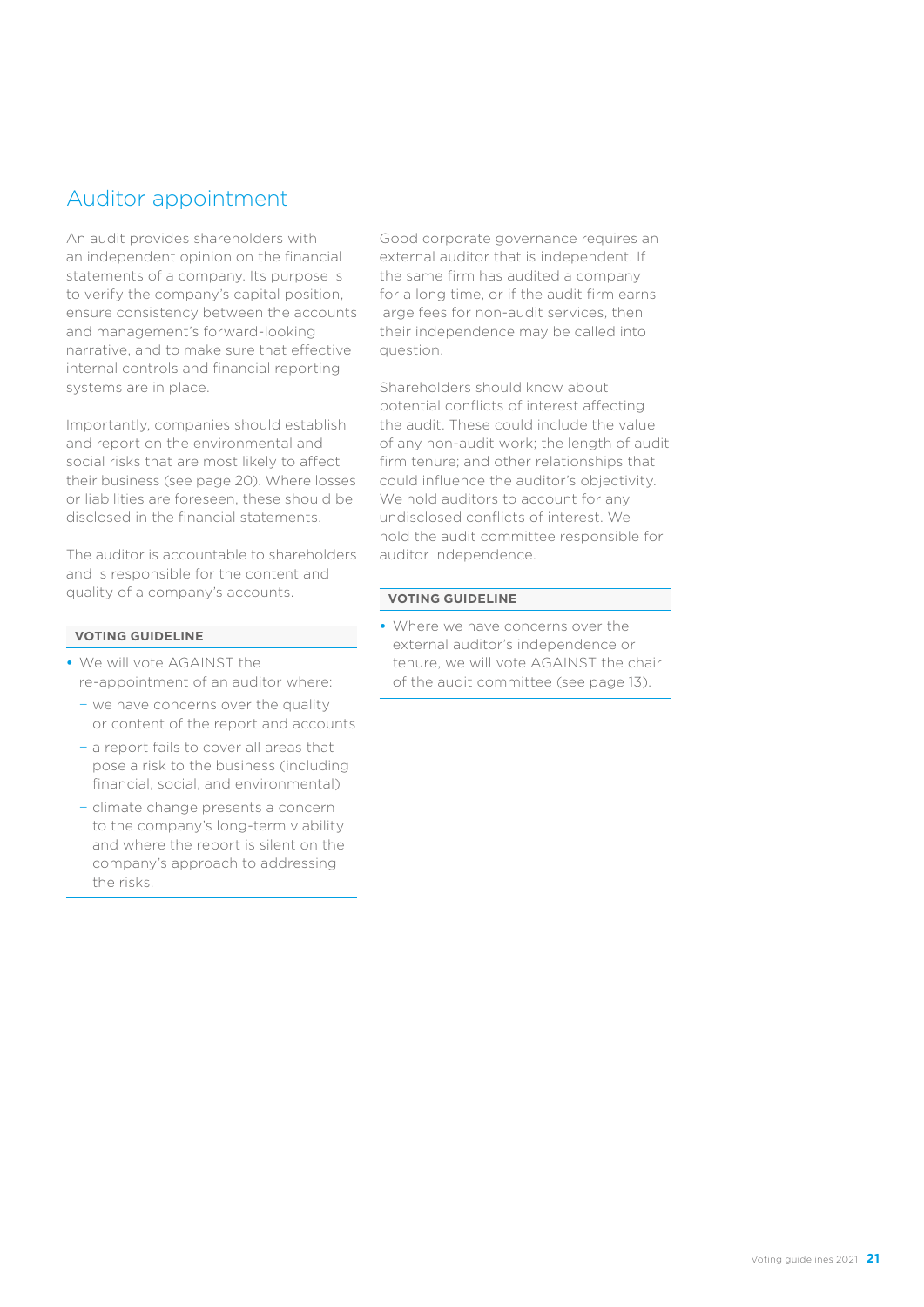## <span id="page-23-0"></span>Resolutions affecting shareholder rights

#### **New or amended articles of association**

A company's articles of association govern the relationship between the directors and the shareholders. It is a key mechanism for exerting influence over management.

Shareholders should pay particular attention to proposed changes to a company's articles of association to ensure that shareholder rights will not be compromised.

#### **VOTING GUIDELINE**

- **•** We will vote AGAINST new or amended Articles of Association (or equivalent documentation) where:
	- − the proposed changes have a detrimental impact on shareholder rights
	- − the company has not provided a marked-up version the new/revised Articles

#### **Corporate actions**

Some of the most important rights awarded to equity investors relate to votes on changes to a company's capital structure. The way that a listed company is financed – notably the relative balance between equity and debt – influences the risks it faces and alters the claim on the wealth that it generates.

As a key source of capital to a company, shareholders should take note of proposals to alter a company's capital structure and vote to protect their longterm interests.

Mergers, acquisitions and other forms of restructuring can create significant value for companies but when done badly, they can be highly destructive. All corporate restructuring proposals should be assessed considering the interests of shareholders, rather than those of directors or management.

- **•** We consider proposals on mergers and acquisitions on a case-by-case basis.
- **•** Where a corporate action proves destructive to shareholder value, we may vote AGAINST relevant members of the board.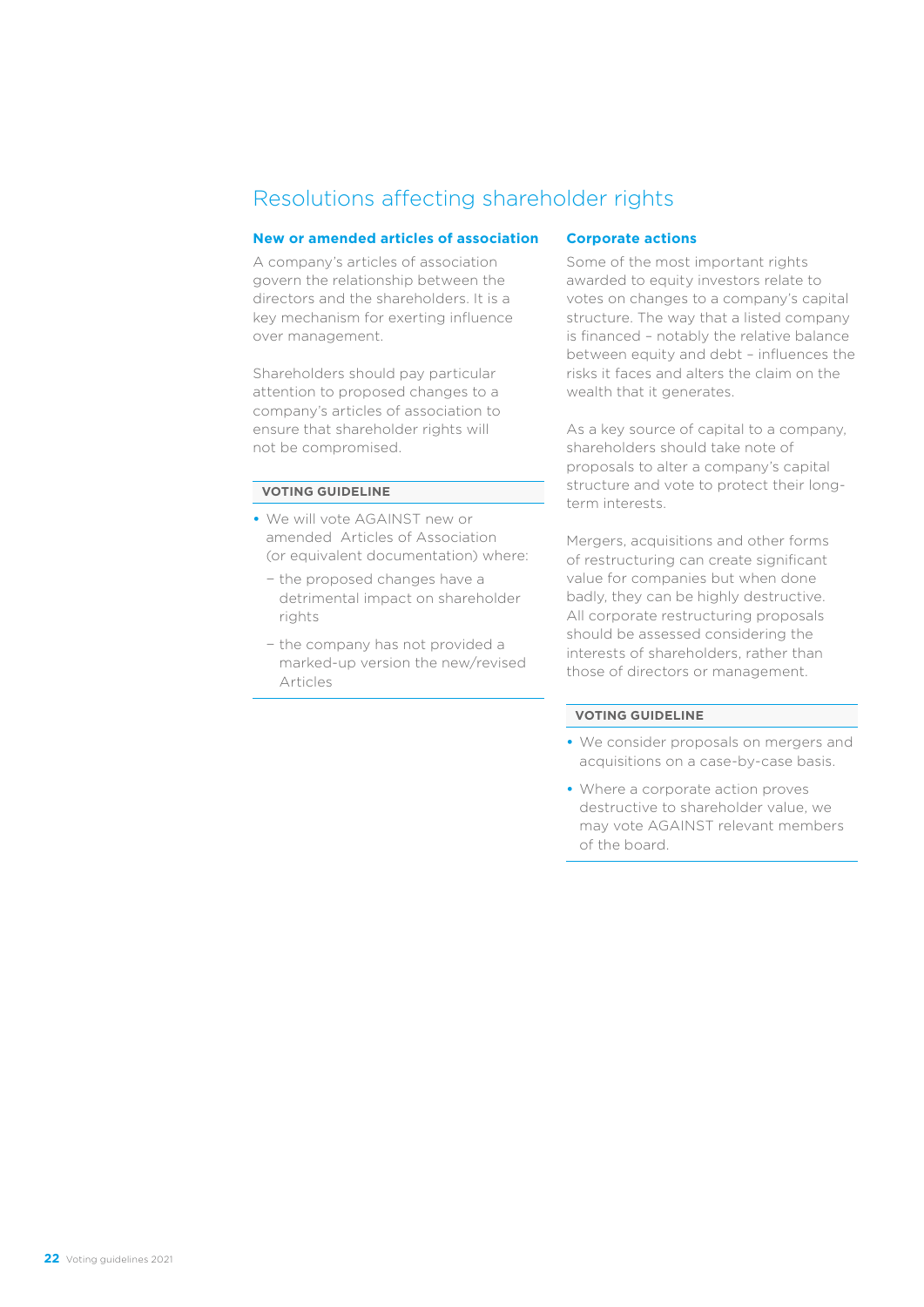#### <span id="page-24-0"></span>**Share repurchases**

Companies should only repurchase shares in the market when it is commercially advantageous to do so, and with shareholder approval.

Repurchasing outstanding shares can help a business to reduce its cost of capital. However, it can also have the effect of concentrating ownership.

Shareholders should be aware of so-called 'creeping control', where a company is slowly taken under control by a reduced pool of investors.

#### **VOTING GUIDELINE**

**•** We will vote AGAINST a share buy-back proposal where there is a controlling shareholder or where only some shareholders can offer shares for repurchase.

#### **Cancellation of listing/re-incorporation**

Changing a company's country of incorporation can result in reduced shareholder rights. While companies often provide assurances, this should not be taken for granted.

#### **VOTING GUIDELINE**

**•** We consider our voting position on a case-by-case basis, taking note where a company seeks to change its country of incorporation or place of listing.